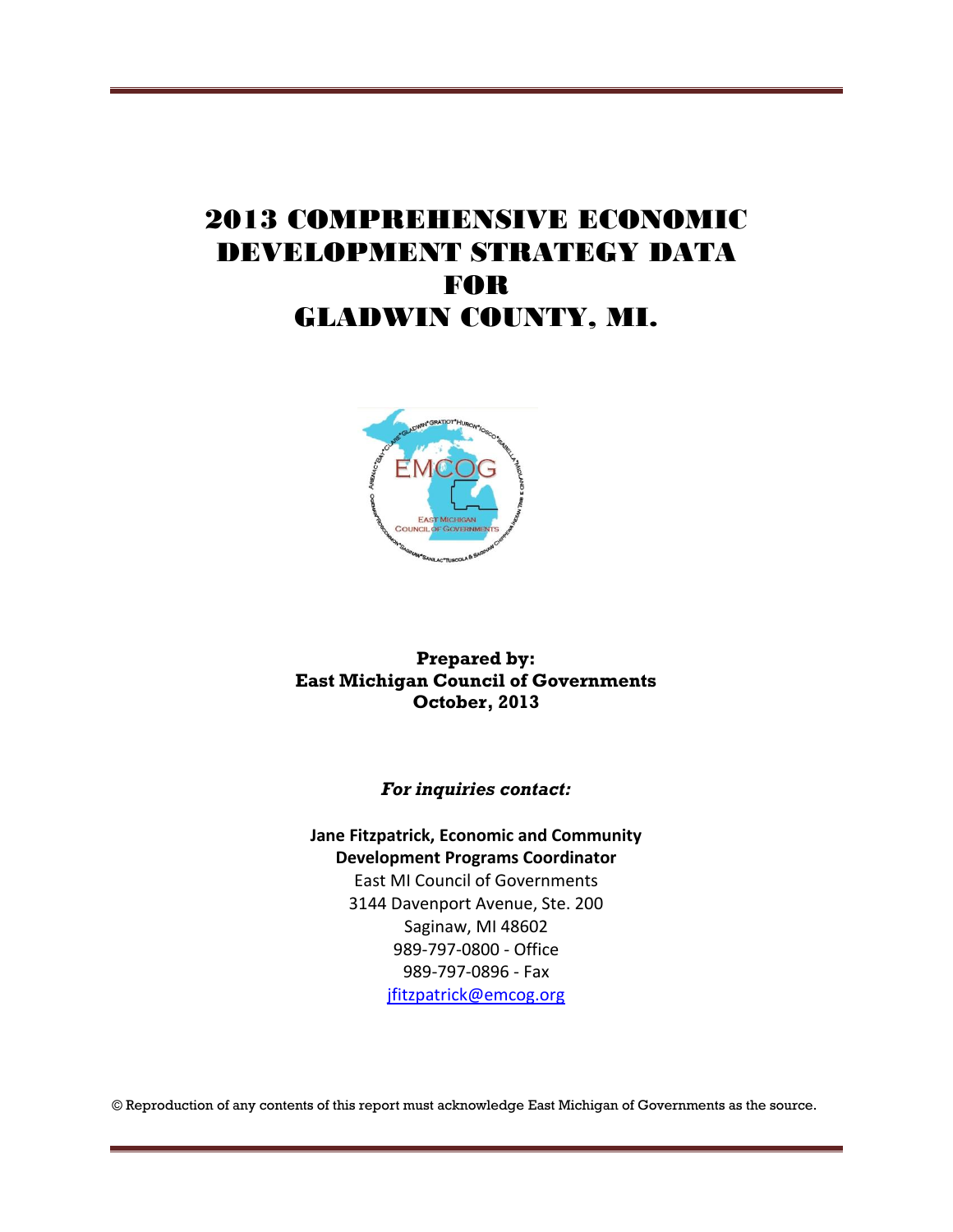#### *TABLE OF CONTENTS 2013 CEDS DATA FOR GLADWIN COUNTY*

| Page |
|------|
|      |
|      |
|      |
| 16   |
| 17   |
|      |

#### *LIST OF TABLES*

|          |                                                                           | Page           |
|----------|---------------------------------------------------------------------------|----------------|
| Table 1  |                                                                           | 1              |
| Table 2  |                                                                           | $\overline{2}$ |
| Table 3  |                                                                           | $\overline{2}$ |
| Table 4  |                                                                           | 3              |
| Table 5  |                                                                           | 4              |
| Table 6  |                                                                           | 5              |
| Table 7  |                                                                           | 5              |
| Table 8  |                                                                           | 6              |
| Table 9  |                                                                           | $\overline{7}$ |
| Table 10 |                                                                           | 8              |
| Table 11 |                                                                           | 9              |
| Table 12 |                                                                           | 9              |
| Table 13 |                                                                           | 9              |
| Table 14 |                                                                           | 10             |
| Table 15 |                                                                           | 10             |
| Table 16 |                                                                           | 10             |
| Table 17 |                                                                           | 11             |
| Table 18 |                                                                           | 11             |
| Table 19 |                                                                           | 12             |
| Table 20 | Jobs Impacted By Opening & Closing Establishments 2006 - 2009             | 12             |
| Table 21 | Job Impact of Establishment Expansions & Contractions 2006 - 2009         | 13             |
| Table 22 | Jobs Impacted By Establishments Moving In & Out of the Region 2006 - 2009 | 13             |
| Table 23 |                                                                           | 14             |
| Table 24 |                                                                           | 14             |
| Table 25 |                                                                           | 14             |
| Table 26 |                                                                           | 15             |
| Table 27 |                                                                           | 15             |
| Table 28 |                                                                           | 15             |
| Table 29 |                                                                           | 15             |
| Table 30 |                                                                           | 16             |
| Table 31 |                                                                           | 17             |
| Table 32 |                                                                           | 17             |
| Table 33 |                                                                           | 18             |
| Table 34 |                                                                           | 18             |
| Table 35 |                                                                           | 19             |
| Table 36 |                                                                           | 19             |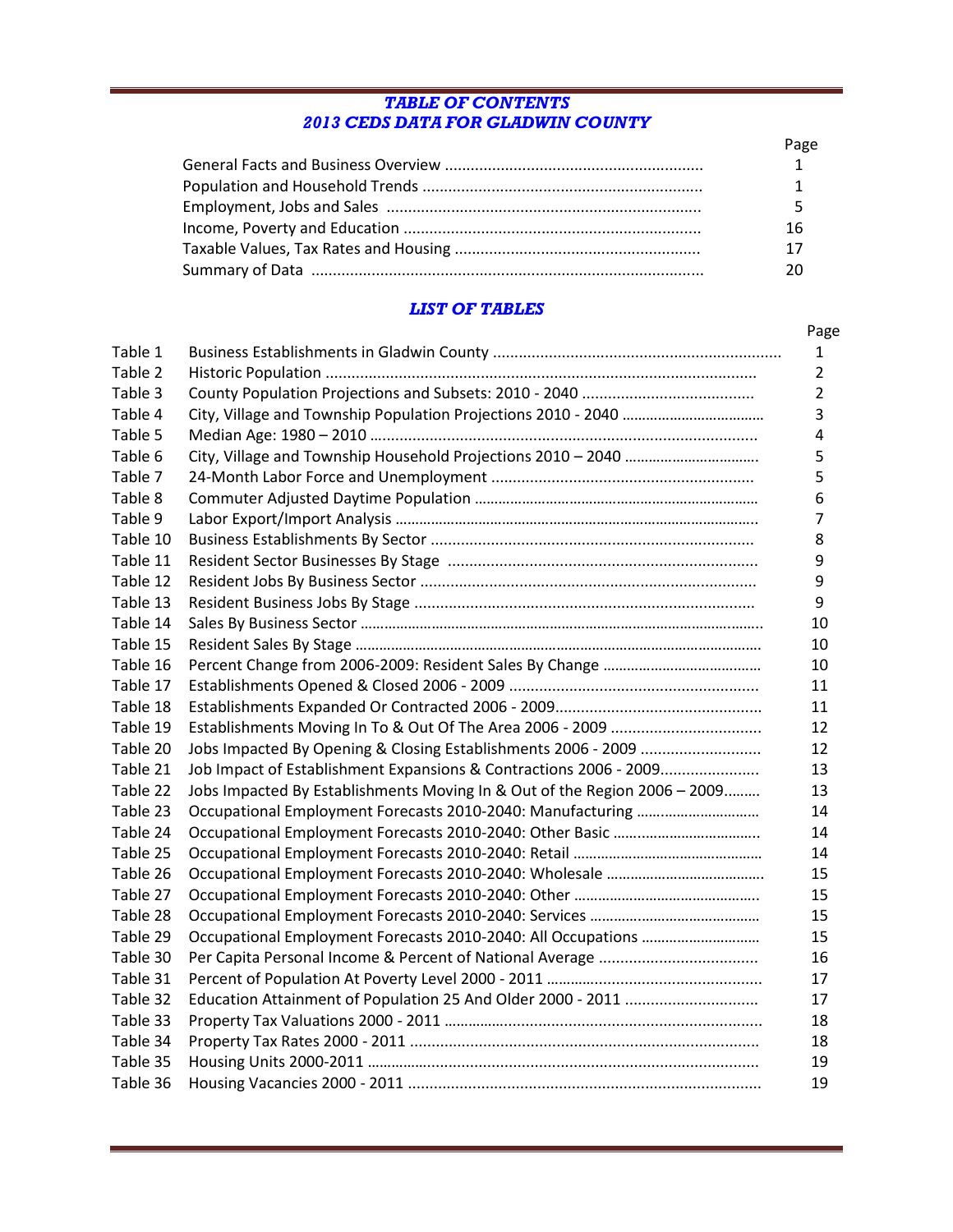#### **General Facts About Gladwin County**

County Seat: City of Gladwin Land Area: 506.8 square miles Local Governments: 2 cities, no villages; 15 townships 2010 Population: 25,692 Population Density: 50.7 persons per square mile Median Age: 47.7

|                                          | <b>Self</b><br><b>Employed</b> |                |             |            |       |         |  |  |  |
|------------------------------------------|--------------------------------|----------------|-------------|------------|-------|---------|--|--|--|
|                                          | & Stage 1                      | Stage 2        | Stage 3     | Stage 4    |       |         |  |  |  |
| <b>Type of Establishment</b>             | $(1-9)$                        | $(10-99)$      | $(100-499)$ | $(500 + )$ | Total | Percent |  |  |  |
| Natural Resource & Mining                | $\mathbf{1}$                   | $\overline{2}$ |             |            | 3     | 0.7%    |  |  |  |
| Construction                             | 55                             | 5              |             |            | 60    | 14.7%   |  |  |  |
| Manufacturing                            | 15                             | 12             | 2           |            | 29    | 7.1%    |  |  |  |
| Trade, Transportation,                   |                                |                |             |            |       |         |  |  |  |
| Utilities                                | 82                             | 18             |             |            | 100   | 24.6%   |  |  |  |
| Information                              | 6                              | 1              |             |            | 7     | 1.7%    |  |  |  |
| <b>Financial Activities</b>              | 23                             | 7              |             |            | 30    | 7.4%    |  |  |  |
| <b>Professional and Business</b>         |                                |                |             |            |       |         |  |  |  |
| Services                                 | 42                             | 3              |             |            | 45    | 11.1%   |  |  |  |
| <b>Educational &amp; Health Services</b> | 27                             | 10             | 2           |            | 39    | 9.6%    |  |  |  |
| Leisure & Hospitality                    | 31                             | 21             |             |            | 52    | 12.8%   |  |  |  |
| Public Adm. & Other Services             | 35                             | 7              |             |            | 42    | 10.3%   |  |  |  |
| Total                                    | 317                            | 86             | 4           |            | 407   |         |  |  |  |

**Table 1: Business Establishments In Gladwin County<sup>1</sup>**

Source: Compiled by EMCOG from U.S. Census Selected Statistics by Economic Sector, based on 2011 County Business Patterns

#### **POPULATION AND HOUSEHOLD TRENDS**

Past, present and future growth patterns are a driving force and indicator of the future health and sustainability of a region. They help to define existing problems along with available socioeconomic resources and represent the current and future demands for those available resources. The sustainability of a region is dependent on how well the region meets the future needs of its residents. Future needs depend on a myriad of things including changes in population and households (both numbers and the details of those numbers) combined with existing development patterns and policy choices.

Table 2 presents a population history of Gladwin County. Between 1980 and 2000 the County experienced a 30.4% population increase from 19,957 persons in 1980 to 26,023 persons in 2000. The County's growth rate was significantly higher than the increase in population for both the EMCOG region and the State of Michigan. The 2010 U.S. Census results show that Gladwin County experienced a population loss of 1.3% since 2000 resulting in a population of slightly less than 25,700.

 $\overline{a}$ 

<sup>&</sup>lt;sup>1</sup> The County Business Data in Table 1 is lower than the same type of data in Tables 8 and 9 due to the different sources for the data:Table 1 data is based upon ES-202 filings as compiled by the Bureau of Labor Statistics; Tables 8 and 9 data are based upon National Establishment Time-Series [NETS] as compiled by Walls and Associates using Dun & Bradstreet's Market identifier files. The NETS data includes businesses and jobs that the ES-202 data does not capture such as many smaller businesses and part time proprietors and jobs. Further information on the differences in the two data sources can be found at <http://youreconomy.org/pages/insights.lasso#insights-NETS%20versus%20ES-202>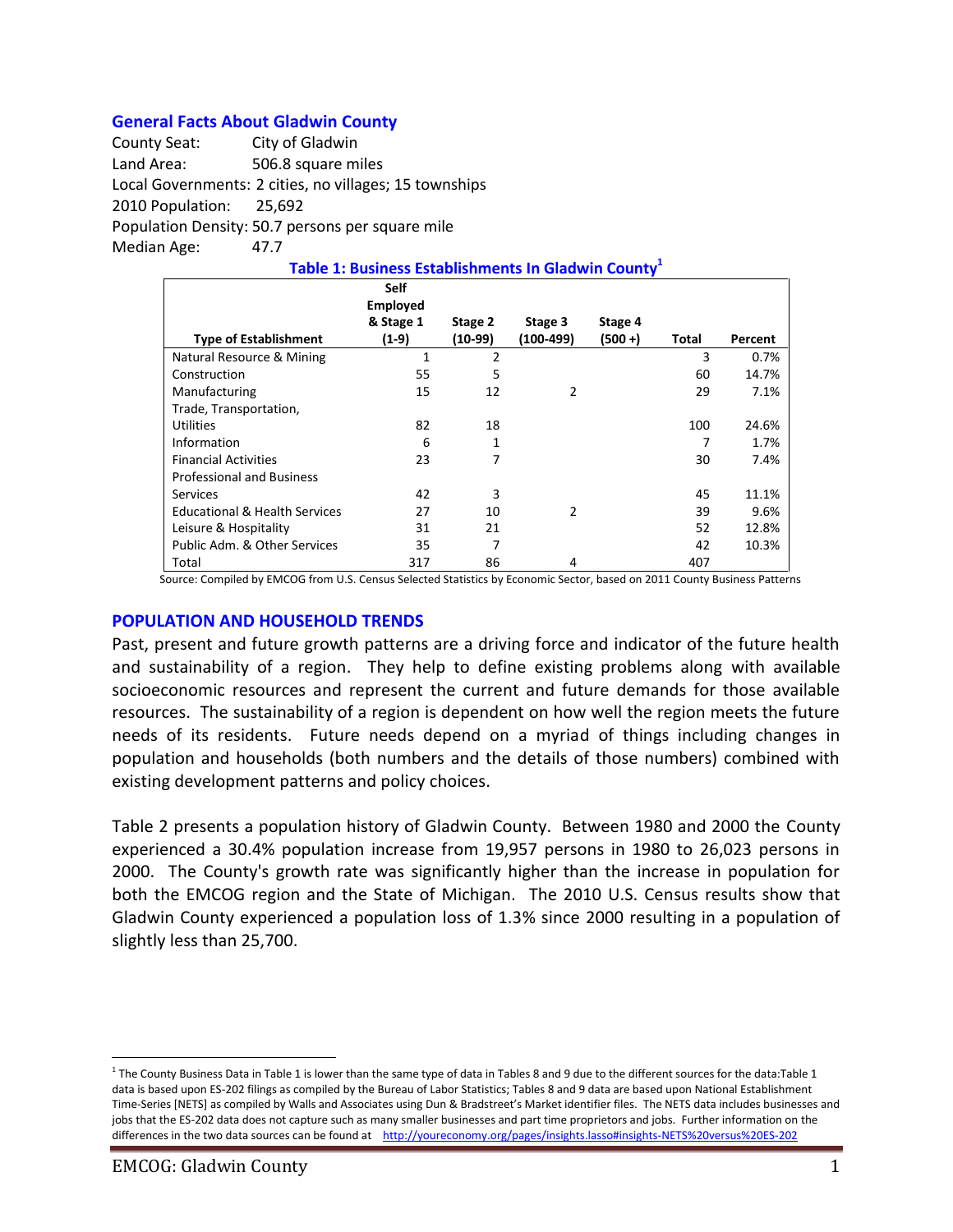|                       | <b>Census</b> | Census    | Census    | <b>Census</b> | % Change    | % Change    |  |  |
|-----------------------|---------------|-----------|-----------|---------------|-------------|-------------|--|--|
| <b>Jurisdiction</b>   | 1980          | 1990      | 2000      | 2010          | 1980 - 2000 | 2000 - 2010 |  |  |
| <b>Gladwin County</b> | 19.957        | 21.896    | 26.023    | 25.692        | 30.4%       | $-1.3%$     |  |  |
| State                 | 9.262.078     | 9.295.297 | 9.938.823 | 9,883,640     | 7.3%        | $-0.6%$     |  |  |
| <b>EMCOG Region</b>   | 769.929       | 753,723   | 796.598   | 780,869       | 3.5%        | $-2.0%$     |  |  |

#### **Table 2: Historic Population**

Source: Compiled by EMCOG from U. S. Census

Table 3 presents population estimates for Gladwin County through the year 2040. These population estimates are based on a combination of average growth trends over the last four Decennial Censuses (1980, 1990, 2000 and 2010) and population estimates provided by the Michigan Department of Transportation.<sup>2</sup>

The average annual growth rate from 2010 to 2040 is shown on the right side of the table. Based on the population estimates Gladwin County will continue to experience a modest decline in population from the year 2010 to 2040 of -0.3% per year.

interesting to note in Table 3 are the Population subsets that make up the projections. In Gladwin County there is a projected population decline from the "Natural Increase" subset (births and deaths) and the "Domestic Migration 65 or Older" subset. However these declines are partially offset by the projected growth in migration of people under the age of 65. The increase in population under the age of 65 in Gladwin County is in contrast with the EMCOG Region as a whole which is projected to experience a decline in this age group.

| Table 3: Population Projections: 2010 - 2040 |                                    |                                  |                                 |                                  |                                  |                                |                                       |  |
|----------------------------------------------|------------------------------------|----------------------------------|---------------------------------|----------------------------------|----------------------------------|--------------------------------|---------------------------------------|--|
| <b>Jurisdiction</b>                          | <b>Census</b><br>2010<br>(1,000's) | <b>MDOT</b><br>2020<br>(1,000's) | <b>MDOT</b><br>2030<br>1,000's) | <b>MDOT</b><br>2040<br>(1,000's) | Change<br>2010-2040<br>(1,000's) | Percent<br>Change<br>2010-2040 | Annual<br>Growth<br>Rate<br>2010-2040 |  |
| <b>Gladwin County</b>                        | 24.5                               | 25.6                             | 24.1                            | 23.4                             | $-2.2$                           | $-8.7%$                        | $-0.30%$                              |  |
| <b>Population Subsets</b>                    |                                    |                                  |                                 |                                  |                                  |                                |                                       |  |
| Natural Increase                             |                                    | $-0.8$                           | $-1.0$                          | $-1.3$                           | $-3.1$                           |                                |                                       |  |
| <b>International Migration</b>               |                                    | ۰                                | ٠                               |                                  |                                  |                                |                                       |  |
| Domestic Migration 65+                       |                                    | $-0.2$                           | $-0.2$                          | $-0.2$                           | $-0.6$                           |                                |                                       |  |
| Domestic Migration Under 65                  |                                    | $-0.1$                           | 0.7                             | 0.9                              | 1.5                              |                                |                                       |  |
| <b>EMCOG</b>                                 | 780.8                              | 774.0                            | 766.1                           | 773.7                            | $-7.1$                           | $-0.9%$                        | $-0.03%$                              |  |
| <b>Population Subsets</b>                    |                                    |                                  |                                 |                                  |                                  |                                |                                       |  |
| Natural Increase                             |                                    | 5.9                              | $-3.4$                          | $-16.0$                          | $-13.5$                          |                                |                                       |  |
| <b>International Migration</b>               |                                    | 5.6                              | 7.0                             | 8.6                              | 21.2                             |                                |                                       |  |
| Domestic Migration 65+                       |                                    | $-0.2$                           | .06                             | 0.9                              | 0.8                              |                                |                                       |  |
| Domestic Migration Under 65                  |                                    | $-21.6$                          | $-.05$                          | 6.1                              | $-15.6$                          |                                |                                       |  |

### **Table 3: Population Projections: 2010 - 2040**

Source: Compiled by EMCOG from Michigan Department of Transportation Planning

Table 4 provides further detail of population forecasts for each city/village/township within Gladwin County. The percent changes in population from 2010 to 2020 and from 2020 to 2040

 $\overline{a}$ 

 $^{2}$  The population numbers are shown in 1,000s for ease of reading the table.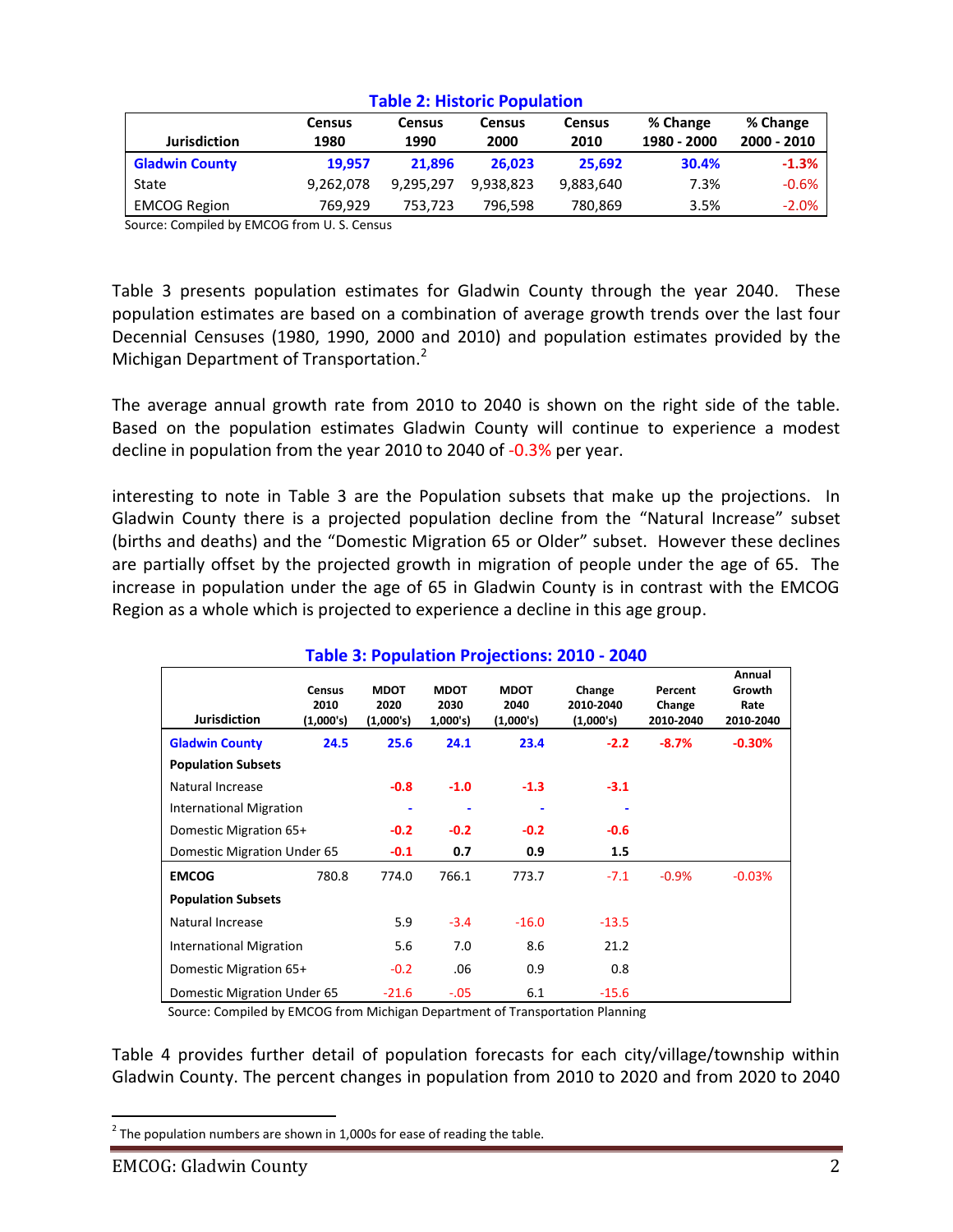are shown on the right side of the table. Based on population estimates all local units in Gladwin County are estimated to experience a decrease in population from the 2010 Census to 2020 ranging from -4.0% (Hay Township) to -5.7% (City of Gladwin). The population for all local units is estimated to continue to decline from 2020 to 2040 ranging from a low of -3.1% (Clement Township) to a high of -6.8% (City of Gladwin).

NOTE: for the purpose of transportation planning the population forecasts as provided by MDOT were done by Traffic Analysis Zone (TAZ) within Gladwin County. A TAZ boundary may include a city or village as well as a township. The city of Beaverton was embedded within a larger TAZ in the MDOT forecasts. EMCOG prepared forecasts for this city based on their 2010 Census population and using the same growth assumptions that were used by MDOT for the TAZ in which they are located. The resulting balance of the affected TAZ was adjusted accordingly in the following table.

|                           |               |             |             | <b>Percent</b> | <b>Percent</b> |
|---------------------------|---------------|-------------|-------------|----------------|----------------|
|                           | <b>Census</b> | <b>MDOT</b> | <b>MDOT</b> | <b>Change</b>  | <b>Change</b>  |
| <b>Local Unit</b>         | 2010          | 2020        | 2040        | 2010-2020      | 2020-2040      |
| <b>Beaverton Township</b> | 1,964         | 1,862       | 1,761       | $-5.1%$        | $-5.4%$        |
| <b>Beaverton City</b>     | 1,071         | 1,016       | 961         | $-5.1%$        | $-5.4%$        |
| <b>Bentley Township</b>   | 844           | 804         | 769         | $-4.7%$        | $-4.5%$        |
| <b>Billings Township</b>  | 2,416         | 2,302       | 2,200       | $-4.7%$        | $-4.5%$        |
| <b>Bourret Township</b>   | 461           | 440         | 422         | $-4.5%$        | $-4.1%$        |
| <b>Buckeye Township</b>   | 1,308         | 1,251       | 1,206       | $-4.3%$        | $-3.6%$        |
| <b>Butman Township</b>    | 1,999         | 1,902       | 1,812       | $-4.8%$        | $-4.8%$        |
| <b>Clement Township</b>   | 901           | 864         | 837         | $-4.1%$        | $-3.1%$        |
| Gladwin City              | 2,933         | 2,765       | 2,577       | $-5.7%$        | $-6.8%$        |
| Gladwin Township          | 1,116         | 1,064       | 1,017       | $-4.7%$        | $-4.4%$        |
| Grim Township             | 136           | 128         | 120         | $-5.6%$        | $-6.3%$        |
| <b>Grout Township</b>     | 1,964         | 1,878       | 1,807       | $-4.4%$        | $-3.8%$        |
| Hay Township              | 1,362         | 1,307       | 1,269       | $-4.0%$        | $-2.9%$        |
| Sage Township             | 2,457         | 2,355       | 2,279       | $-4.1%$        | $-3.2%$        |
| Secord Township           | 1,151         | 1,103       | 1,068       | $-4.1%$        | $-3.2%$        |
| Sherman Township          | 1,043         | 997         | 960         | $-4.4%$        | $-3.7%$        |
| <b>Tobacco Township</b>   | 2,566         | 2,458       | 2,375       | $-4.2%$        | $-3.4%$        |
| <b>Gladwin County</b>     | 25,692        | 24,499      | 23,440      | $-4.6%$        | $-4.3%$        |

#### **Table 4: Gladwin County City, Village and Township Population Projections: 2010-2040**

Source: Compiled by EMCOG from Michigan Department of Transportation Planning;

MDOT Source: Institute for Research, Employment and the Economy, University of Michigan

Another element of population trends is the age of the population as it directly impacts availability of a workforce and the experience of the workforce and types of both public and private services needed by the population. Table 5 identifies the median age<sup>3</sup> for Gladwin County for 4 decennial censuses (1980, 1990, 2000 and 2010). From 19808 to 2000 the median age in Gladwin County increased from 33.1 years to 42.3 years, or nearly 28%. The County's population continues to age with a median age of 47.7 years in 2010.

 $\overline{a}$  $3$  The mid-point or the age at which 50% of the population is younger and 50% is older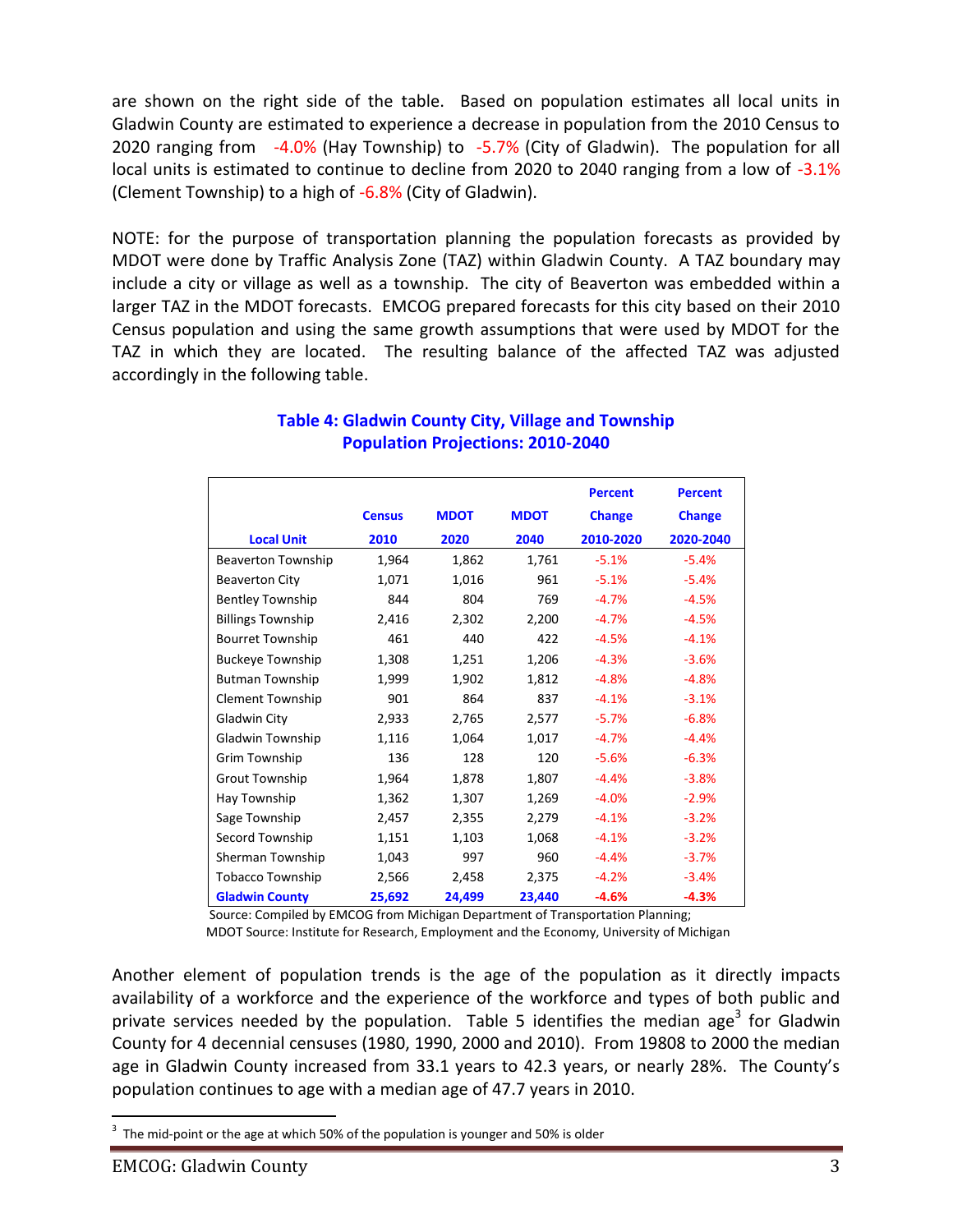| Table 5: Median Age 1980 - 2010 |                |                       |                       |                       |                                  |                                  |  |
|---------------------------------|----------------|-----------------------|-----------------------|-----------------------|----------------------------------|----------------------------------|--|
| <b>Jurisdiction</b>             | Census<br>1980 | <b>Census</b><br>1990 | <b>Census</b><br>2000 | <b>Census</b><br>2010 | Percent<br>Change<br>1980 - 2000 | Percent<br>Change<br>2000 - 2010 |  |
| <b>Gladwin County</b>           | 33.1           | 36.9                  | 42.3                  | 47.7                  | 27.8%                            | 12.8%                            |  |
| <b>EMCOG Region</b>             | 28.8           | 33.2                  | 37.2                  | 39.7                  | 29.2%                            | 6.7%                             |  |

#### **Table 5: Median Age 1980 - 2010**

Source: Compiled by EMCOG from U.S. Census

Table 6 presents household (HH) estimates for the cities, villages and townships within Gladwin County through the year 2040. From 2010 to 2020 the number of households is projected to decrease by -1.6% countywide compared to a greater decrease in population of 4.6% indicating a shift to smaller household size. For 2020 to 2040 the local units in the County are all forecast to experience a further decrease in the number of households ranging from a very slight -5.7% (Clement Township) to -7.4% (Grim Township).

As noted earlier these estimates along with the population estimates in Tables 4 as well as the household estimates in Table 6 were developed by MDOT for transportation planning purposes and therefore were done by Traffic Analysis Zone (TAZ) within Gladwin County. A TAZ boundary may include a city or village as well as a township. The City of Beaverton was embedded within a larger TAZ in the MDOT forecasts. EMCOG prepared forecasts for this city based on their 2010 Census households and using the same growth assumptions that were used by MDOT for the TAZ in which they are located. The resulting balance of the affected TAZ was adjusted accordingly in the following table.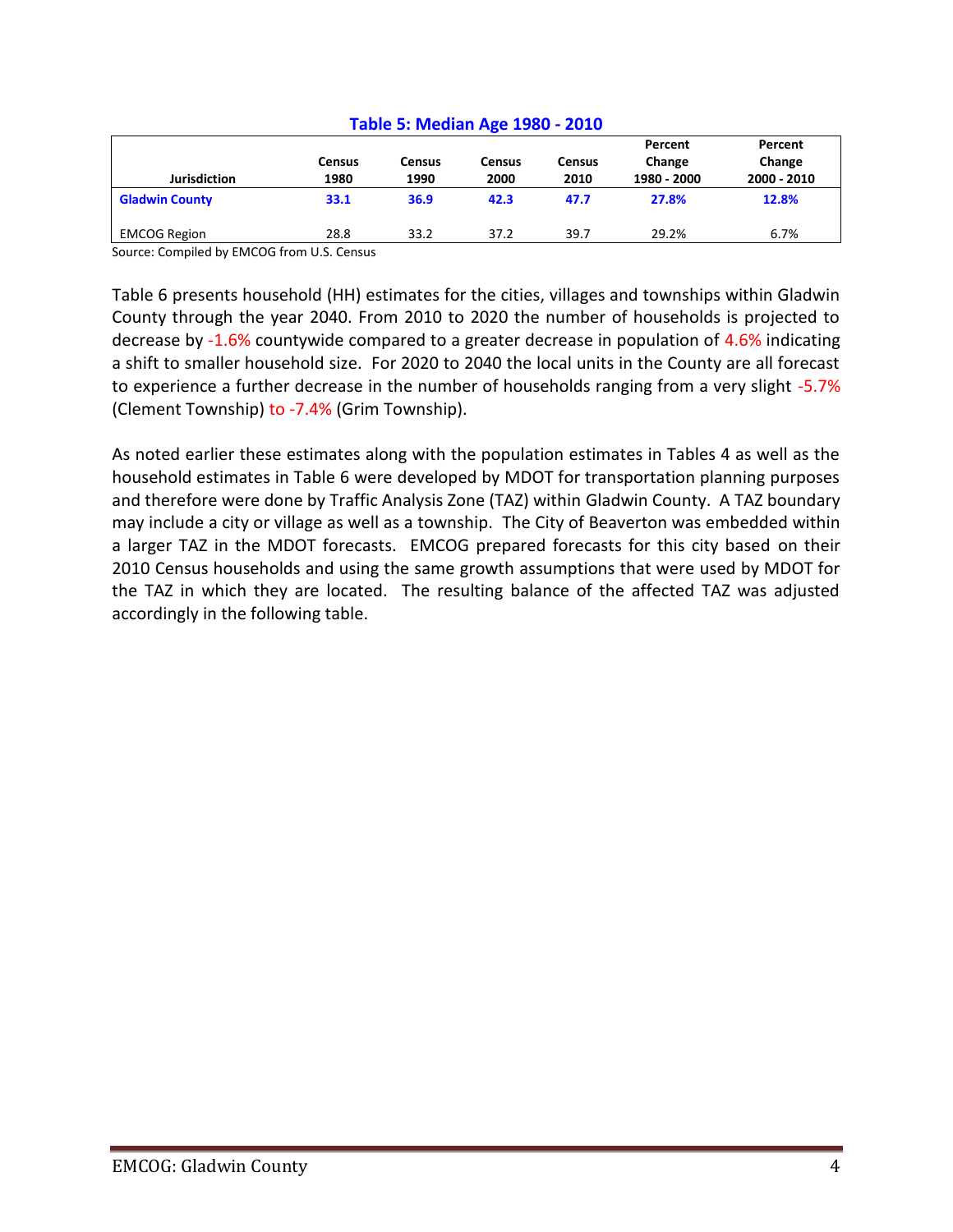|                           |           |        |           | <b>Percent</b> | <b>Percent</b> |
|---------------------------|-----------|--------|-----------|----------------|----------------|
|                           | <b>HH</b> | HH     | <b>HH</b> | <b>Change</b>  | <b>Change</b>  |
| <b>Local Unit</b>         | 2010      | 2020   | 2040      | 2010-2020      | 2020-2040      |
| <b>Beaverton Township</b> | 734       | 720    | 671       | $-1.9%$        | $-6.9%$        |
| <b>Beaverton City</b>     | 462       | 453    | 422       | $-1.9%$        | $-6.9%$        |
| <b>Bentley Township</b>   | 340       | 334    | 313       | $-1.6%$        | $-6.4%$        |
| <b>Billings Township</b>  | 1,098     | 1,080  | 1,011     | $-1.6%$        | $-6.4%$        |
| <b>Bourret Township</b>   | 217       | 214    | 200       | $-1.5%$        | $-6.2%$        |
| <b>Buckeye Township</b>   | 512       | 505    | 475       | $-1.4%$        | $-6.0%$        |
| <b>Butman Township</b>    | 932       | 916    | 856       | $-1.7%$        | $-6.6%$        |
| <b>Clement Township</b>   | 422       | 417    | 393       | $-1.3%$        | $-5.7%$        |
| Gladwin City              | 1,261     | 1,233  | 1,139     | $-2.2%$        | $-7.6%$        |
| Gladwin Township          | 379       | 373    | 349       | $-1.6%$        | $-6.4%$        |
| Grim Township             | 56        | 55     | 51        | $-2.1%$        | $-7.4%$        |
| <b>Grout Township</b>     | 705       | 695    | 653       | $-1.4%$        | $-6.0%$        |
| Hay Township              | 607       | 599    | 566       | $-1.2%$        | $-5.6%$        |
| Sage Township             | 964       | 951    | 897       | $-1.3%$        | $-5.8%$        |
| Secord Township           | 591       | 583    | 550       | $-1.3%$        | $-5.7%$        |
| Sherman Township          | 425       | 419    | 394       | $-1.4%$        | $-6.0%$        |
| <b>Tobacco Township</b>   | 1,048     | 1,034  | 974       | $-1.3%$        | $-5.8%$        |
| <b>Gladwin County</b>     | 10,753    | 10,582 | 9,913     | $-1.6%$        | $-6.3%$        |

#### **Table 6: Gladwin County City, Village and Township Household Projections: 2010-2040**

 Source: Compiled by EMCOG from Michigan Department of Transportation Planning; MDOT Source: Institute for Research, Employment and the Economy, University of Michigan

#### **EMPLOYMENT, JOBS AND SALES**

Economic activity and sustainability is reflected to a large degree by the number and types of jobs available.

Labor force data indicate the extent to which people are able to find jobs, the rate at which they are dropping out of the labor force, and the percent of people unable to find work. "Labor Force" consists of those employed and those without a job but actively looking for one (unemployed). Those who are without a job and not looking for one and are no longer receiving unemployment compensation and services are not considered a part of the labor force. Table 7 shows the 24-month average labor force and unemployment data for Gladwin County and the EMCOG Region, along with the State and National data, for the years 2011 and 2012. The County's unemployment rate of 11.9% is higher than the National, as well as the State and EMCOG rates.

#### **Table 7: 24-Month Labor Force and Unemployment: 2011-2012 Jurisdiction Total Labor Force Total Employed Total Unemployed 24 Month Average Unemployment Rate Gladwin County 9,438 8,311 1,127 11.9%** National 154,329,000 141,769,500 12,559,500 8.1% State 4,650,500 4,249,000 402,000 8.6% EMCOG Region 356,608 309,295 29,627 309,295 3.3%

Source: Compiled by EMCOG from Mich. Department of Labor Market Information 2011 – 2012, Data Explorer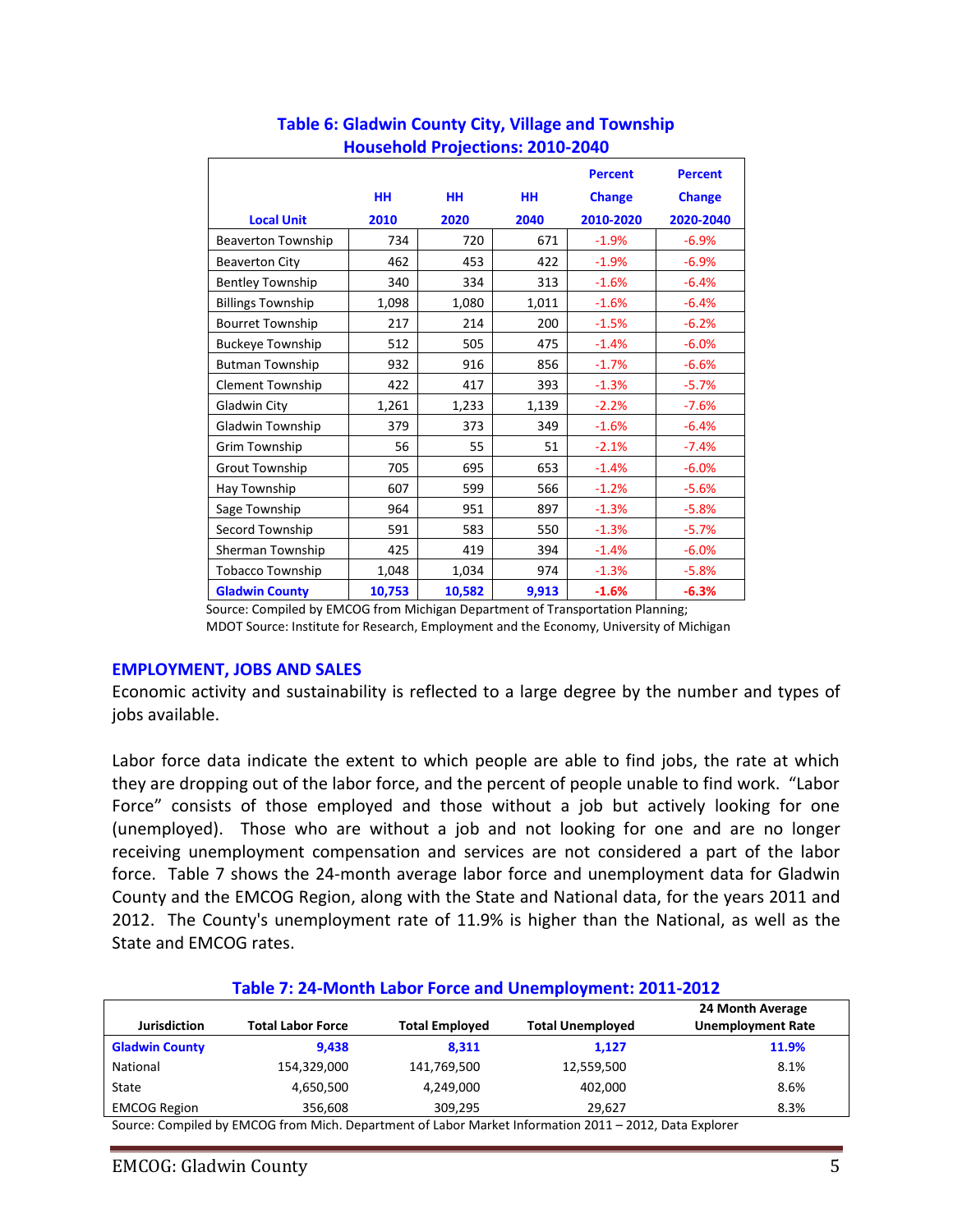The Gladwin County unemployment rate of 11.9% is 1 percentage point lower than the County's 2010-2011 rate of 12.9%. The unemployment rate is a mathematical calculation of dividing the number of unemployed (those people within the system of looking for work) by the labor force. As noted above, those who are without a job and are no longer in the system for receipt of unemployment and services are not included in the calculation of the unemployment rate. Since 2010-2011 both the labor force and the number of employed has increased disproportionately to the smaller increase in the number of employed. There can be several reasons for this ranging from an out migration of workers to other areas of Michigan and the Nation for jobs to dropping out of the system as unemployment benefits end. However the 2011-2012 numbers are indicating modest growth both in the labor force and the number employed compared to the 2010-2011 figures.

The following two tables show the working population in Gladwin County and where they work in relation to where they live.

Table 8 shows the impact of workers commuting into and out of Gladwin County as well as a subset for the City of Gladwin has on the daytime population. The 8,911 workers (defined as the amount of the resident population age 16 and older who were employed either full time or part time) who live within Gladwin County (regardless of the location of their employment) is compared to the 6,135 people who work within Gladwin County to derive an estimated daytime population. The result is that Gladwin County's resident population decreases by -10.6% when factoring in workers who commute to work from inside and outside of the county. Even though the overall county daytime population decreases due to the number of workers who commute outside of the county to work, data for the City of Gladwin show that many workers commute to the city to work with the daytime population estimated to increase by 69.7% with the city itself.

| <b>Gladwin County</b>                                                                                                                                                                       |                                                                           |                                                                             |                                                                                 |                                                                                        |                                                                                    |                                                                                                         |  |  |
|---------------------------------------------------------------------------------------------------------------------------------------------------------------------------------------------|---------------------------------------------------------------------------|-----------------------------------------------------------------------------|---------------------------------------------------------------------------------|----------------------------------------------------------------------------------------|------------------------------------------------------------------------------------|---------------------------------------------------------------------------------------------------------|--|--|
| <b>County/MCD</b><br>(a)                                                                                                                                                                    | <b>Total</b><br><b>County/MCD</b><br><b>Resident</b><br><b>Population</b> | <b>Total</b><br><b>Workers</b><br><b>Living in The</b><br><b>County/MCD</b> | <b>Total</b><br><b>Workers</b><br><b>Working in</b><br>the<br><b>County/MCD</b> | <b>Estimated</b><br><b>Daytime</b><br><b>Population</b><br>In the<br><b>County/MCD</b> | <b>Daytime</b><br><b>Population</b><br><b>Change Due</b><br>to<br><b>Commuting</b> | <b>Percent of</b><br><b>Daytime</b><br><b>Population</b><br><b>Change Due</b><br>to<br><b>Commuting</b> |  |  |
| Gladwin<br>County                                                                                                                                                                           | 26,076                                                                    | 8.911                                                                       | 6.135                                                                           | 23.300                                                                                 | $-2.776$                                                                           | $-10.6%$                                                                                                |  |  |
| City of<br>Gladwin                                                                                                                                                                          | 2.967                                                                     | 1.056                                                                       | 3.123                                                                           | 5.034                                                                                  | 2,067                                                                              | 69.7%                                                                                                   |  |  |
| (a) MCD or Minor Civil Divisions are local unit of government with either 2,500 workers living in or 2,500 workers<br>working in. The City of Gladwin is the only MCD within Gladwin County |                                                                           |                                                                             |                                                                                 |                                                                                        |                                                                                    |                                                                                                         |  |  |

# **Table 8: Commuter Adjusted Daytime Population**

Source: Compiled by EMCOG from U.S. 2006-2010 Census Bureau American Community Survey 5 Year Estimates

Table 9 computes the Employment/Resident ratio by comparing the number of workers who both live and work within Gladwin County to the number of workers employed within the County. A subset of the total for Gladwin County is shown for the City of Gladwin. As shown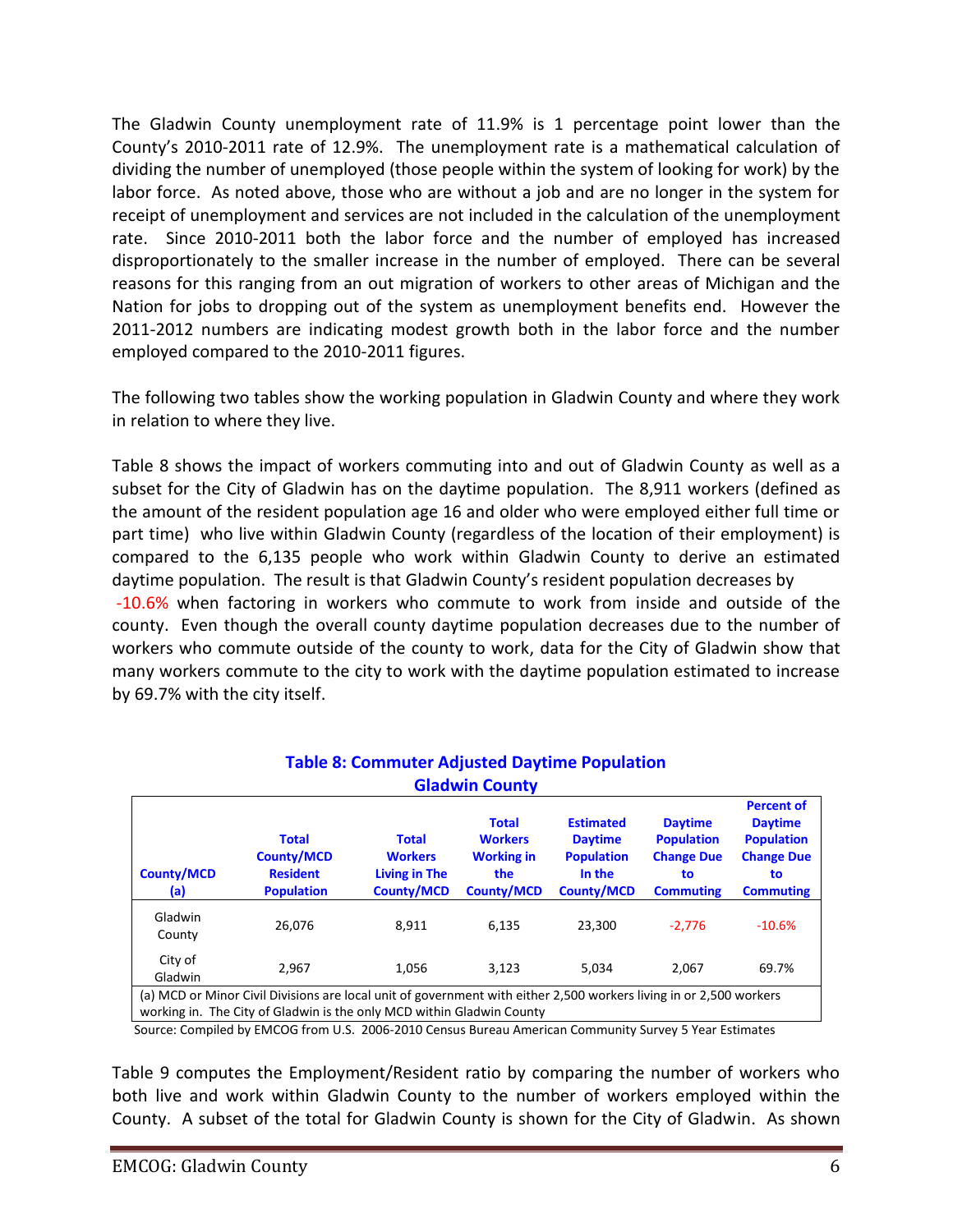below, there are fewer workers employed in Gladwin County (6,135) than total workers who reside in Gladwin County (8,911). Of the 8,911 working population living in the county, 4,736 actually work in the county. This equates to 53.1% of the workforce employed in Gladwin County. This is reflected in the countywide Employment/Resident ratio of 0.69 which indicates that Gladwin County exports workers living within the county to other counties. There could be many reasons for this which this data does not provide insight into. Consistent with the data in Table 8 the City of Gladwin captures workers from outside of the city. Out of the 3,123 workers in the City of Gladwin 1,056 live within the City for an Employment/Resident ratio of 2.96.

| Giadwin County                                                                                                                                                                              |                                                                                 |                                                                             |                                                                                          |                                                                                                               |                                                |  |  |  |
|---------------------------------------------------------------------------------------------------------------------------------------------------------------------------------------------|---------------------------------------------------------------------------------|-----------------------------------------------------------------------------|------------------------------------------------------------------------------------------|---------------------------------------------------------------------------------------------------------------|------------------------------------------------|--|--|--|
| <b>County/MCD</b><br>(a)                                                                                                                                                                    | <b>Total</b><br><b>Workers</b><br><b>Working</b><br>in the<br><b>County/MCD</b> | <b>Total</b><br><b>Workers</b><br><b>Living in The</b><br><b>County/MCD</b> | <b>Workers</b><br><b>Who Both</b><br>Live and<br><b>Work in the</b><br><b>County/MCD</b> | <b>Percent of</b><br><b>Workers</b><br><b>Who Both</b><br>Live and<br><b>Work in the</b><br><b>County/MCD</b> | Employment/<br><b>Resident</b><br><b>Ratio</b> |  |  |  |
| Gladwin<br>County                                                                                                                                                                           | 6,135                                                                           | 8,911                                                                       | 4.736                                                                                    | 53.1%                                                                                                         | 0.69                                           |  |  |  |
| City of<br>Gladwin                                                                                                                                                                          | 3,123                                                                           | 1.056                                                                       | 683                                                                                      | 64.7%                                                                                                         | 2.96                                           |  |  |  |
| (a) MCD or Minor Civil Divisions are local unit of government with either 2,500 workers living in or 2,500<br>workers working in. The City of Gladwin is the only MCD within Gladwin County |                                                                                 |                                                                             |                                                                                          |                                                                                                               |                                                |  |  |  |

#### **Table 9: Labor Export/Import Analysis Gladwin County**

 Source: Compiled by EMCOG from U.S. 2006-2010 Census Bureau American Community Survey 5 Year Estimates

The next three tables focus on the types of business establishments in Gladwin County and the number of jobs these businesses provide. Table 10 includes some further information about the business establishments<sup>4</sup> that are included in Table 1 (see page 1). The data in Table 10 is broken down into the following business sectors:

**Non-Commercial Sectors** are educational institutions, post offices, government agencies, and other nonprofit organizations.

**Non-Resident Sectors** are businesses that are located in the Region but whose headquarters are located in a different state. Note: Residents have more influence on job creation than establishments headquartered outside of the state.

**Resident Sectors** are either stand-alone businesses in the region or businesses with headquarters in either the County **or** in the state of Michigan.

Non-commercial sectors make up 7% of the businesses in Gladwin County. Less than 2% of the businesses fall into the non-resident sector. The majority of businesses (92%) are in the resident sector. Data for EMCOG as a whole is also included in Table 10.

 $\overline{a}$  $<sup>4</sup>$  An establishment is defined as an economic unit that produces goods or services at a single physical location.</sup>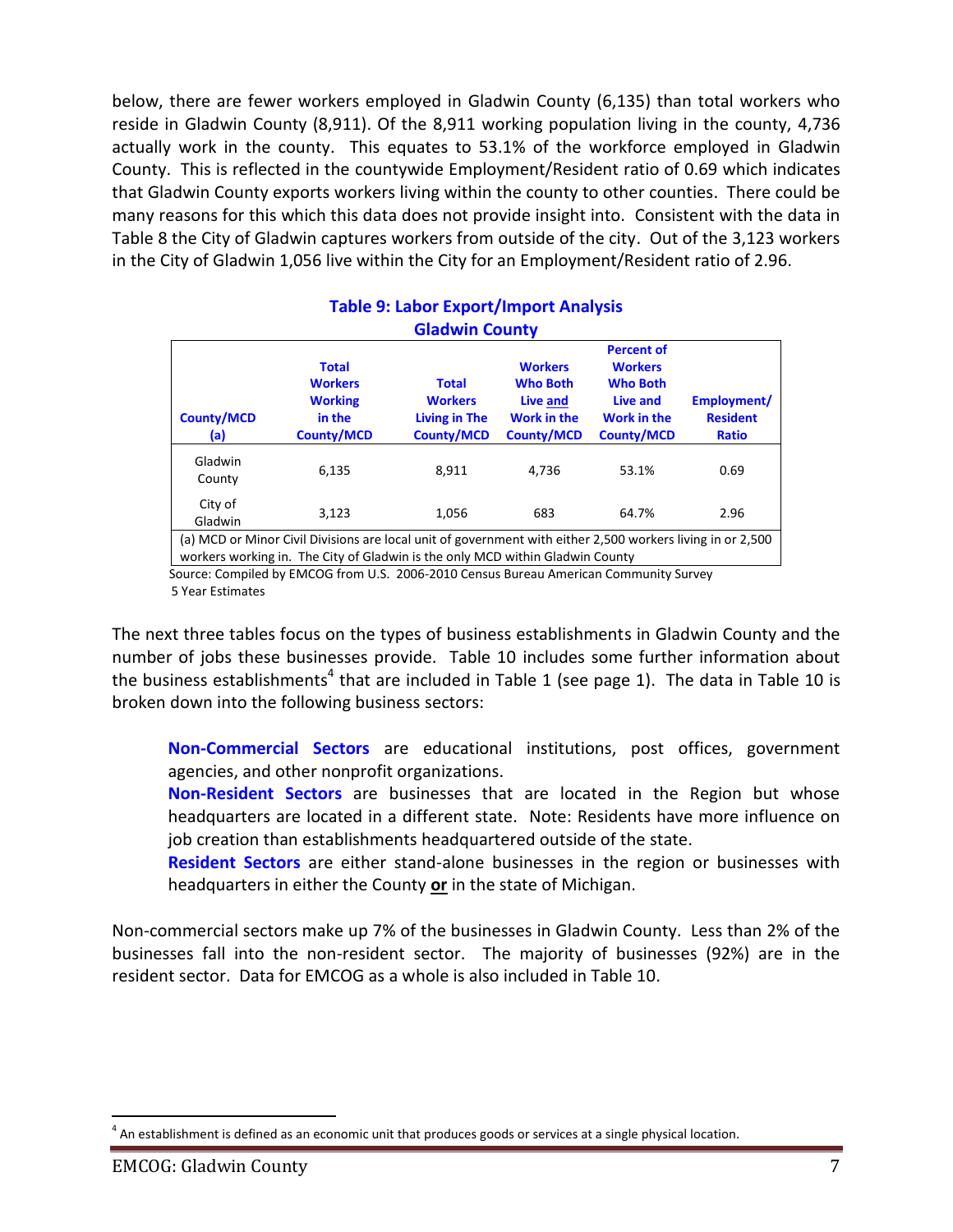| <b>Jurisdiction</b>                                          | Total  | <b>Non-Commercial</b> | <b>Non-Resident</b> | <b>Resident</b> |
|--------------------------------------------------------------|--------|-----------------------|---------------------|-----------------|
| <b>Gladwin County</b>                                        | 1.715  | 119                   |                     | 1,569           |
| <b>EMCOG Region</b>                                          | 53.338 | 3.723                 | 1.668               | 47.947          |
| Source: Compiled by EMCOG from www.voureconomy.org 2009 data |        |                       |                     |                 |

#### **Table 10: Business Establishments By Sector**

Source: Compiled by EMCOG from <u>www.youreconomy.org</u> 2009 data.

Table 11 provides a different perspective of the resident sector data from Table 10 (i.e., the businesses that are headquartered either within the county or the state). The resident sector businesses are further broken down into the following business stages:

**Self-employed** (1 employee) consists of small-scale business activity that can be conducted in homes (i.e., cottage establishments) as well as sole proprietorships.

**Stage 1 (2-9 employees)** includes partnerships, lifestyle businesses and startups. Stage 1 companies are generally focused on defining a market, developing a product or service, obtaining capital and finding customers.

**Stage 2 (10-99 employees)** are typically at a phase where the company has a proven product, and survival is no longer a daily concern. Stage 2 companies generally begin to develop infrastructure and standardize operational systems. Company leaders delegate more and wear fewer hats.

**Stage 3 (100-499 employees**) companies are typically at an expansion stage as a company broadens its geographic reach, adds new products and pursues new markets. Stage 3 companies introduce formal processes and procedures, and the founder is less involved in daily operations and more concerned with managing the business culture and change.

**Stage 4 (500+ employees**) companies are typically at the point of dominating their industry and are focused on maintaining and defending their marketing position. Key objectives at this stage are controlling expenses, productivity, globalization and managing market niches.

These stages help to define the needs of businesses to support their growth which can help Gladwin County and the EMCOG Region to better leverage resources. Regardless of their industry sector, companies in the same developmental stage experience similar challenges. Also, as companies move through these stages, not only do their internal needs change but their external needs such as what services they need from the community, also change.

The data in Table 11 show that 93% of the resident sector businesses in Gladwin County are either self-employed or Stage 1 businesses. The balance of the resident businesses are Stage 2 businesses (6%), with less than 1% being Stage 3 businesses (100 - 499 employees).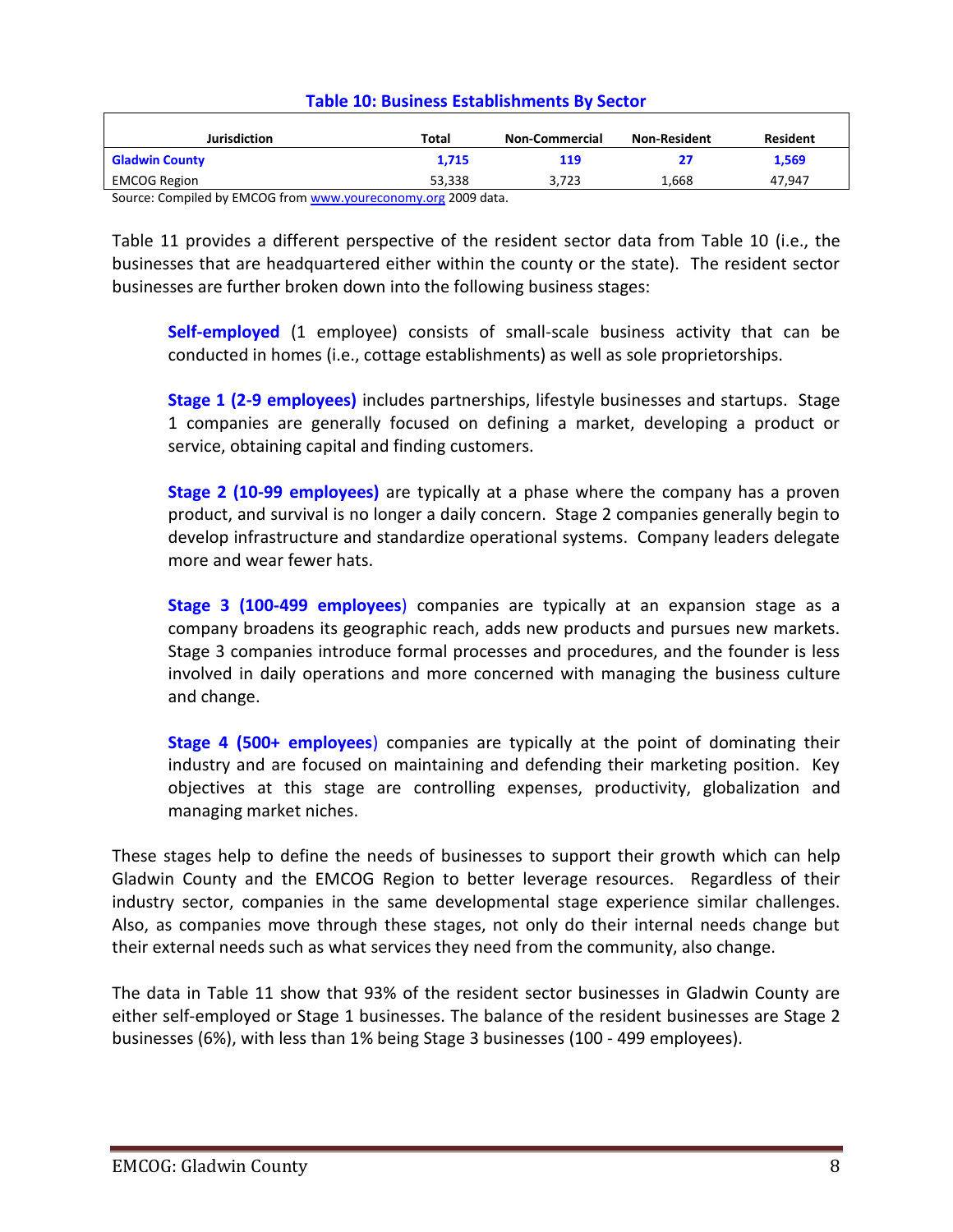| <b>Table 11: Resident Sector Businesses by Stage</b> |  |  |
|------------------------------------------------------|--|--|
|------------------------------------------------------|--|--|

| <b>Jurisdiction</b>   | Self<br><b>Employed</b> | Stage 1<br>2-9 employees | Stage 2<br>10-99 employees | Stage 3<br>100-499 employees | Stage 4<br>500+ employees |
|-----------------------|-------------------------|--------------------------|----------------------------|------------------------------|---------------------------|
| <b>Gladwin County</b> | 661                     | 803                      | 98                         |                              |                           |
| <b>EMCOG Region</b>   | 18,858                  | 25,040                   | 3,800                      | 223                          | 26                        |

Source: Compiled by EMCOG fro[m www.youreconomy.org](http://www.youreconomy.org/) 2009 data

The previous two tables (10 and 11) focus on the number of business establishments by sector and by stage for the dominant Resident Sector. The following two tables focus on the jobs that these business sectors and stages provide.

Table 12 shows the allocation of jobs by business sector (i.e., non-commercial, non-resident and resident) in Gladwin County and for the EMCOG Region as a whole. The data is consistent with the findings in Table 10: the majority of jobs within Gladwin County are in the resident sector (79%). The smallest portion of jobs (3.3%) is associated with businesses in the non-resident sector (i.e., headquartered out of state).

| <b>Table 12: Resident Jobs By Business Sector</b> |         |                                                              |                     |                 |  |  |
|---------------------------------------------------|---------|--------------------------------------------------------------|---------------------|-----------------|--|--|
|                                                   | Total   | Jobs                                                         | Jobs                | Jobs            |  |  |
| Local                                             | Jobs    | <b>Non-Commercial</b>                                        | <b>Non-Resident</b> | <b>Resident</b> |  |  |
| <b>Gladwin County</b>                             | 7.843   | 1.395                                                        | 257                 | 6.191           |  |  |
| <b>EMCOG Region</b>                               | 349.831 | 59.136                                                       | 44.101              | 246.594         |  |  |
|                                                   |         | Source: Compiled by EMCOG from www.voureconomy.org 2009 data |                     |                 |  |  |

Source: Compiled by EMCOG fro[m www.youreconomy.org](http://www.youreconomy.org/) 2009 data

In Table 13 the resident sector jobs are further broken down by business stage (see the text for Table 11 for an explanation of Business Stages).

The majority of jobs from resident businesses in Gladwin County are at Stage 1 and Stage 2 companies (over 72% combined) while 17% of jobs are from Stage 3 businesses (with 100+ employees). Over 11% of jobs are through self employment.

#### **Table 13: Resident Business Jobs By Stage**

| <b>Jurisdiction</b>   | Self Employed<br>Jobs | Stage 1 Jobs<br>2-9 employees | Stage 2 Jobs<br>10-99 employees | Stage 3 Jobs<br>100-499 employees | Stage 4 Jobs<br>500+ employees |
|-----------------------|-----------------------|-------------------------------|---------------------------------|-----------------------------------|--------------------------------|
| <b>Gladwin County</b> | 661                   | 2.384                         | 2.104                           | 1.042                             |                                |
| <b>EMCOG Region</b>   | 18,858                | 77.210                        | 87,808                          | 39.893                            | 22,825                         |
| $\cdot$ .<br>$\sim$   | ------                |                               | $\sim$ $\sim$ $\sim$ $\sim$     |                                   |                                |

Source: Compiled by EMCOG from www.youreconomy.org 2009 data

The next two tables (14 and 15) show the annual sales (2009) by business type in Gladwin County. Table 12 identifies sales by business sector. Resident Businesses make up 92% of businesses (see Table 12) and generate 89% of sales within Gladwin County.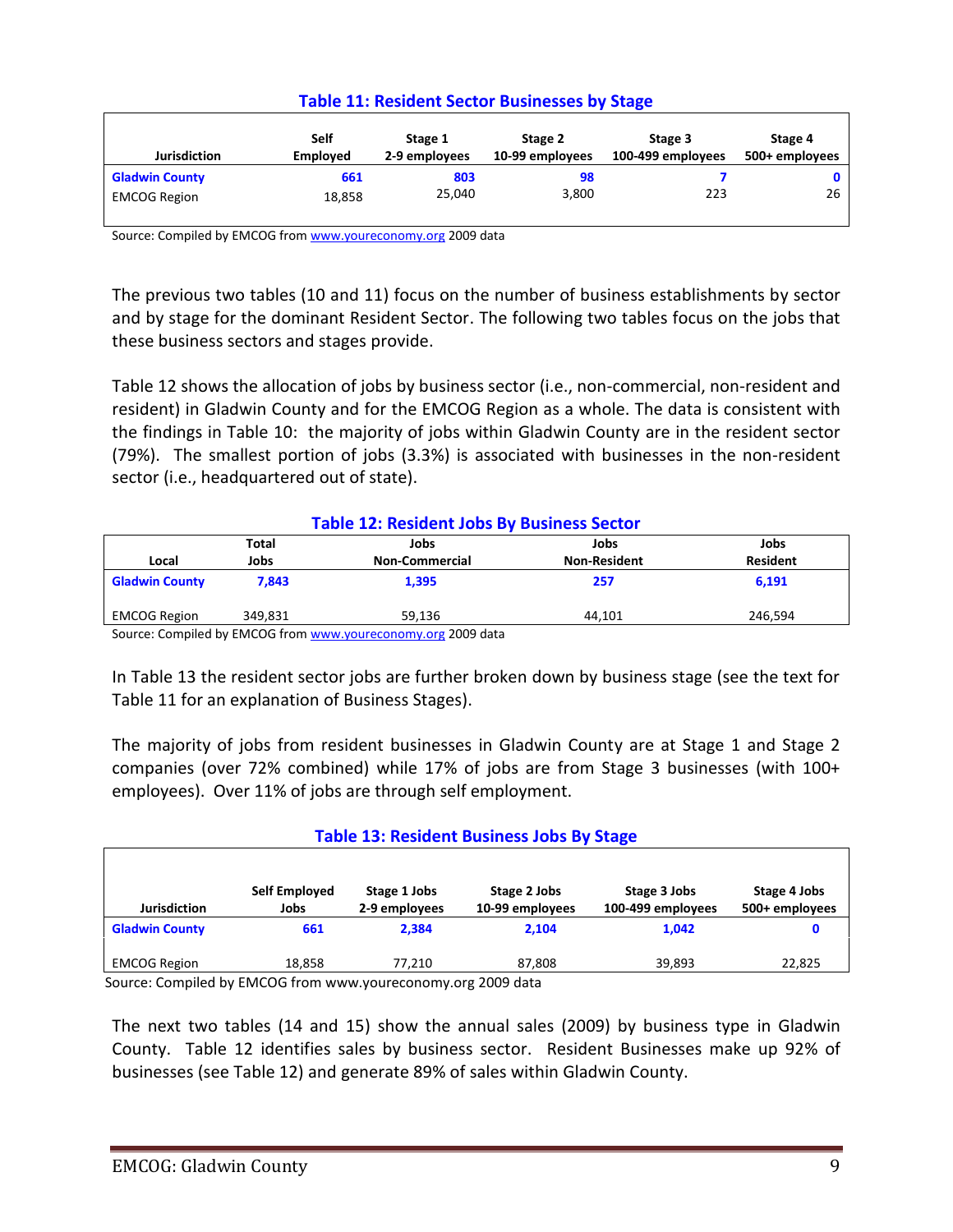#### **Table 14: Sales by Business Sector**

Source: Compiled by EMCOG from www.youreconomy.org 2009 data

In Table 15 the Resident Business sector sales are broken down by Stage. Stage 2 businesses make up 39.8% of sales within Gladwin County. The Self-Employed and Stage 1 businesses make up an impressive 40.5% of all sales. These numbers demonstrate the importance of the self-employed and smaller businesses (less than 10 employees) to the County's economy.

#### **Table 15: Resident Sales by Stage**

| <b>Jurisdiction</b>   | Self Employed | <b>Stage 1 Sales</b> | <b>Stage 2 Sales</b> | <b>Stage 3 Sales</b> | <b>Stage 4 Sales</b> |
|-----------------------|---------------|----------------------|----------------------|----------------------|----------------------|
|                       | <b>Sales</b>  | (1,000s)             | (1,000s)             | (1,000s)             | (1,000s)             |
|                       | (1,000s)      | 2-9 employees        | 10-99 employees      | 100-499 employees    | 500+ employees       |
| <b>Gladwin County</b> | 44.694.9      | 197.248.7            | 237.477.8            | 117,546.3            | 0.0                  |
| <b>EMCOG Region</b>   | 1,352,333.2   | 6,893,406.6          | 10,550,013.8         | 5,476,659.6          | 3,397,897.7          |

Source: Compiled by EMCOG from www.youreconomy.org 2009 data

Table 16 demonstrates how businesses in Gladwin County have fared regarding their sales during the initial economic downturn from 2006 through 2009 by showing the percent change in sales during this three year period. The numbers are red (negative) for the larger Stage 2 and 3 businesses indicating a reduction in sales. However the smaller businesses actually experienced an increase in sales in spite of the economic downturn*. Overall Gladwin County's Self-Employed businesses experienced growth in sales of 4.8% over the 3 years, followed by Stage 1 businesses with a 3.6% growth in sales, again illustrating the importance of the self- employed and smaller businesses to the sustainability of the County's economy.*

#### **Table 16: Percent Change from 2006-2009: Resident Sales by Stage Jurisdiction Self Employed Sales Stage 1 Sales 2-9 employees Stage 2 Sales 10-99 employees Stage 3 Sales 100-499 employees Stage 4 Sales 500+ employees Gladwin County 4.8% 3.6%** -14.0% -4.7% **N/A** EMCOG Region  $-0.3\%$  -1.1% -10.1% -21.9% -21.0% -21.0%

Source: Compiled by EMCOG from www.youreconomy.org 2006-2009 data

Tables 17 through 19 present business establishment data for openings and closures; expansions and downsizing; and movement of businesses in and out of Gladwin County during the period 2006 – 2009.

Table 17 presents the number of establishments that opened and closed from 2006 through 2009 and calculates the net increase of establishments.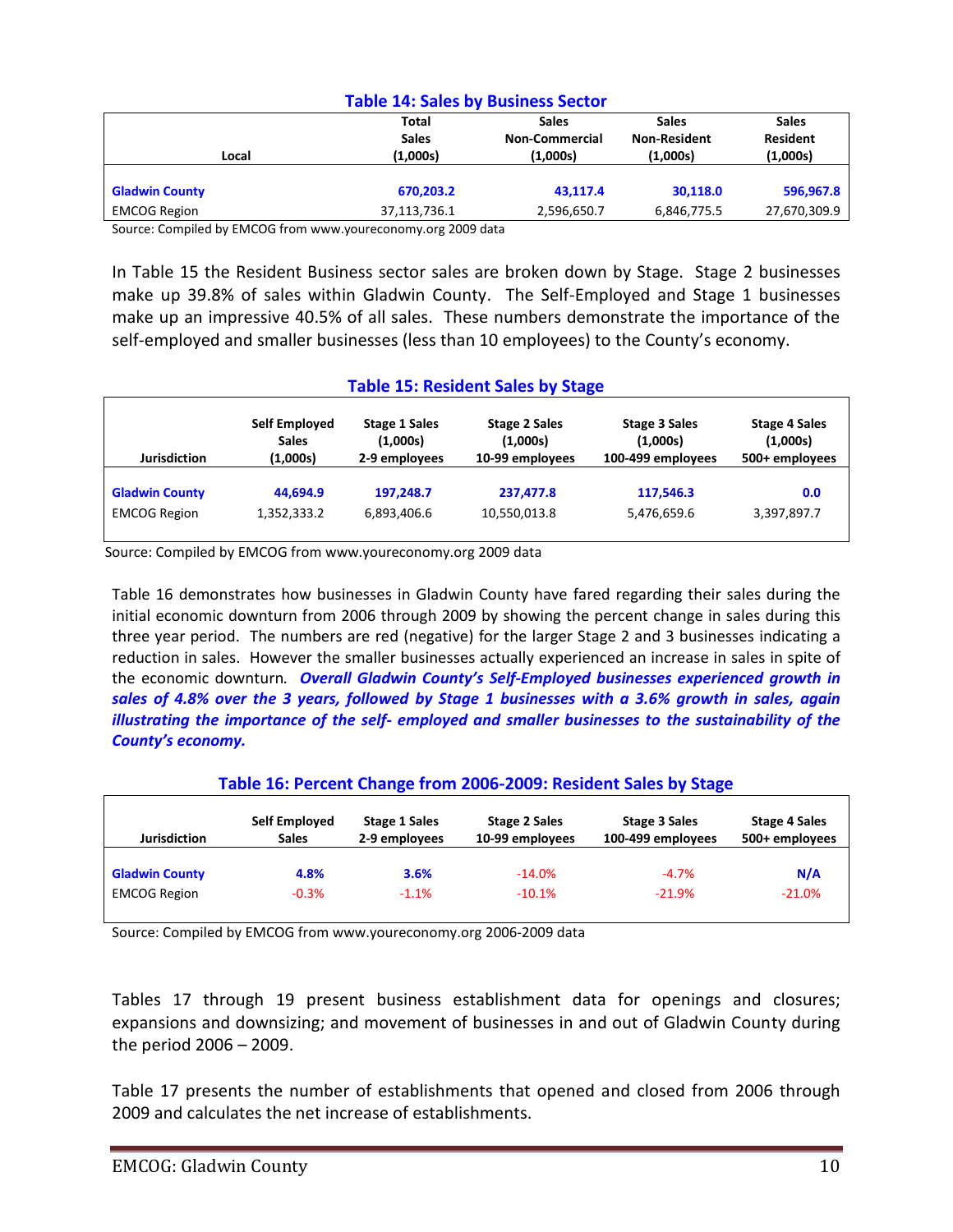Within Gladwin County 432 business establishments opened and 348 closed. The closed establishments equal 81% of the opened establishments, resulting in a net gain of 19% opened establishments. In other words, for every 1 establishment that opened in Gladwin County 0.8 establishments closed. The County's experience is much better than the experience of the EMCOG Region and the State as a whole.

| Table 17: Establishments Opened and Closed 2006 - 2009 |                     |                     |                                |                                           |  |  |
|--------------------------------------------------------|---------------------|---------------------|--------------------------------|-------------------------------------------|--|--|
| <b>Jurisdiction</b>                                    | Opened<br>2006-2009 | Closed<br>2006-2009 | <b>Net Opened</b><br>2006-2009 | <b>Net Percent</b><br>Opened<br>2006-2009 |  |  |
| <b>Gladwin County</b>                                  | 432                 | $-348$              | 84                             | 19%                                       |  |  |
| State of Michigan                                      | 213.007             | $-201.869$          | 11,138                         | 5%                                        |  |  |
| <b>EMCOG Region</b>                                    | 13,038              | $-12.621$           | 417                            | 3%                                        |  |  |

Source: Compiled by EMCOG from www.youreconomy.org

Establishments: non commercial, non resident, resident

Net Opened = the difference between openings and closings of establishments

Table 18 presents the number of establishments that either expanded (i.e., increased jobs) or contracted (i.e., downsized/reduced the labor force) from 2006 through 2009, and calculates the net increase of business expansions.

Within Gladwin County 101 business establishments expanded while 39 contracted during 2006 – 2009. The contracted (downsized) establishments equal 39% of the expanded establishments resulting in a net gain of 61% of expanded establishments. In other words, for every 1 establishment that expanded in Gladwin County, 0.4 establishments contracted or downsized. The EMCOG Region experienced 0.5 business contractions per 1 business expansion and the State experienced 0.4 businesses contractions per 1 business expansion.

#### **Table 18: Establishments Expanded or Contracted 2006 - 2009**

|                       |           |            |                     | <b>Net Percent</b> |
|-----------------------|-----------|------------|---------------------|--------------------|
|                       | Expanded  | Contracted | <b>Net Expanded</b> | Expanded           |
| <b>Jurisdiction</b>   | 2006-2009 | 2006-2009  | 2006-2009           | 2006-2009          |
| <b>Gladwin County</b> | 101       | -39        | 62                  | 61%                |
| State of Michigan     | 58,800    | $-25,818$  | 32,982              | 56%                |
| <b>EMCOG Region</b>   | 3.718     | $-1.949$   | 1.769               | 48%                |

Source: Compiled by EMCOG from www.youreconomy.org

Establishments: non commercial, non resident, resident

Net Expanded = the difference between establishments that increased jobs and those that downsized.

Table 19 shows a different data set for business activity during the 2006 – 2009 time frame: the number of establishments that either moved in or out of Gladwin County.

Within Gladwin County 33 business establishments moved in and 34 moved out during 2006 – 2009 for a net loss of 1 business establishment. In other words, for every 1 business establishment that moved into the County 1.1 moved out. The County's experience is similar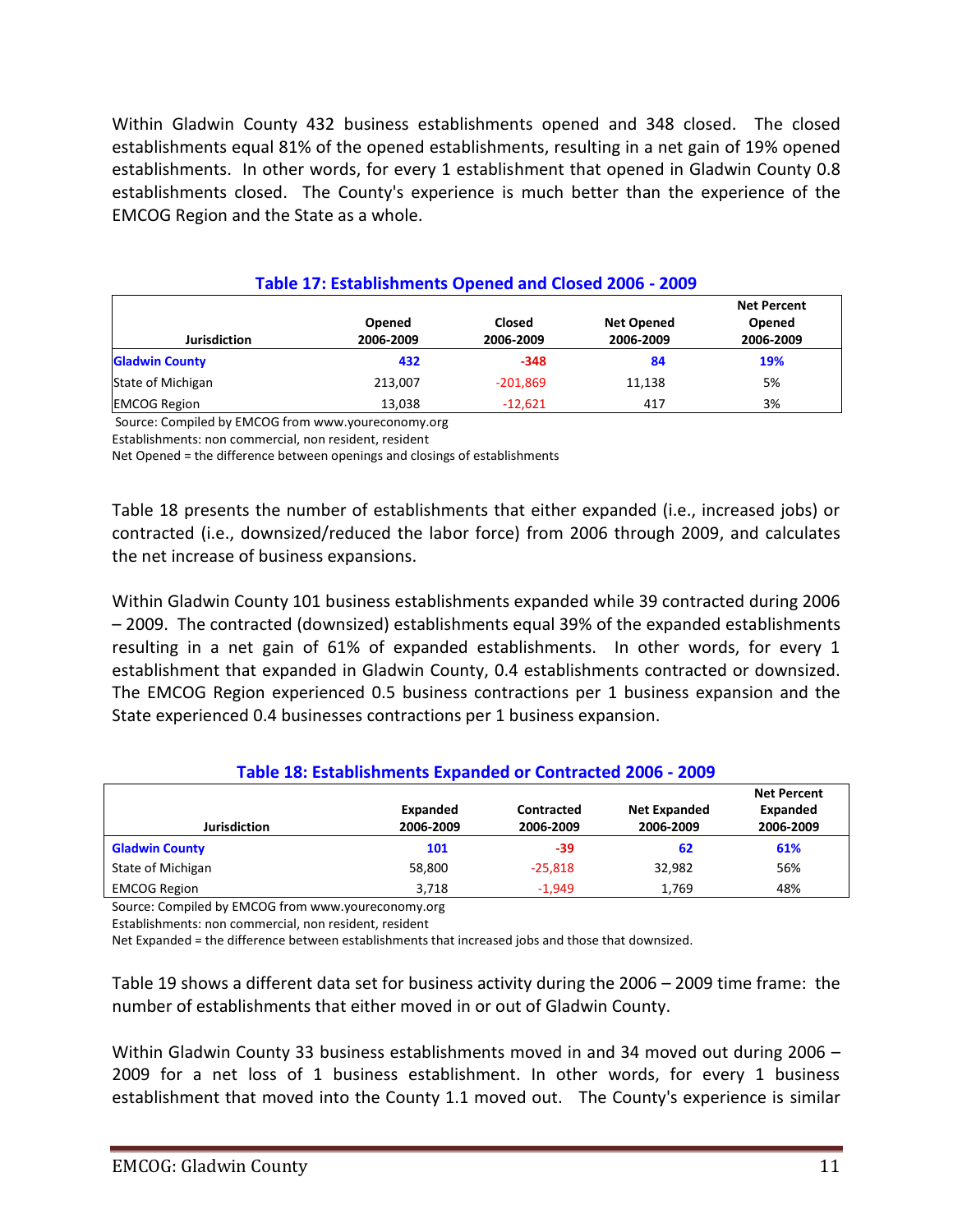to the EMCOG Region. Both Gladwin County and the Region fared much better than the State experience of 1.7 business establishments moving out for every one moving in.

| Table 19: Establishments Moving Into and Out of the Area 2006 - 2009                                                                        |       |          |          |        |  |  |  |
|---------------------------------------------------------------------------------------------------------------------------------------------|-------|----------|----------|--------|--|--|--|
| <b>Net Percent Move In</b><br>Move In<br>Net Move In<br>Move Out<br><b>Jurisdiction</b><br>2006-2009<br>2006-2009<br>2006-2009<br>2006-2009 |       |          |          |        |  |  |  |
| <b>Gladwin County</b>                                                                                                                       | 33    | -34      | -1       | $-3%$  |  |  |  |
| State of Michigan                                                                                                                           | 1,687 | $-2.927$ | $-1.240$ | $-74%$ |  |  |  |
| <b>EMCOG Region</b>                                                                                                                         | 618   | $-702$   | -84      | $-14%$ |  |  |  |
|                                                                                                                                             |       |          |          |        |  |  |  |

Source: Compiled by EMCOG from www.youreconomy.org

Establishments: non commercial, non resident, resident

Net Moved In = the difference between establishments that moved in and those that moved out.

Tables 20 through 22 present the **job impact** of business establishment activity regarding openings and closures; expansions and downsizing; and moving in and out of the area (from Tables 17 through 19)

Table 20 shows the number of jobs impacted by the opening and closing of business establishments from 2006 through 2009 (from Table 15) and calculates the net increase of jobs.

Within Gladwin County 49 jobs were created due to opened business establishments and 171 jobs were lost due to business closures. The job losses due to closures equal 349% of the jobs created resulting in a net loss of 249% of the opened establishment jobs. In other words, for every 1 job gained by a business opening, 3.5 jobs were lost due to business closures. Gladwin County's experience of net job loss is greater than the experience for EMCOG (2.2 jobs lost for every 1 job gained) and the State as a whole (2.1 jobs lost for every 1 job gained) during the same time period.

| <b>Opened Jobs</b><br><b>Closed Jobs</b><br><b>Net Opened Jobs</b> |           |              |            |           |  |
|--------------------------------------------------------------------|-----------|--------------|------------|-----------|--|
| <b>Jurisdiction</b>                                                | 2006-2009 | 2006-2009    | 2006-2009  | 2006-2009 |  |
| <b>Gladwin County</b>                                              | 49        | $-171$       | $-122$     | $-249%$   |  |
| State of Michigan                                                  | 551,322   | $-1,138,029$ | $-586.707$ | $-106%$   |  |
| <b>EMCOG Region</b>                                                | 28,168    | $-62.488$    | $-34.320$  | $-122%$   |  |

**Table 20: Jobs Impacted By Opening and Closing Establishments 2006 - 2009**

Source: Compiled by EMCOG from www.youreconomy.org

Establishments: non commercial, non resident, resident

Net Opened Jobs = the difference between jobs created from opened establishments and jobs lost due to closures.

Table 21 shows the number of jobs impacted by the expansion and contraction (downsizing) of business establishments from 2006 through 2009.

Within Gladwin County 218 jobs were created due to expansion of business establishments while 95 jobs were lost due to business downsizing. The job losses equal 44% of the jobs created, resulting in a net increase of 56% of the expanded establishment jobs. In other words, for every 1 job created 0.44 jobs were lost. The County's experience is the same as for the EMCOG Region (0.46 jobs lost for every 1 job created). Both Gladwin County and EMCOG fared better than the State (0.6 jobs lost for every 1 job created).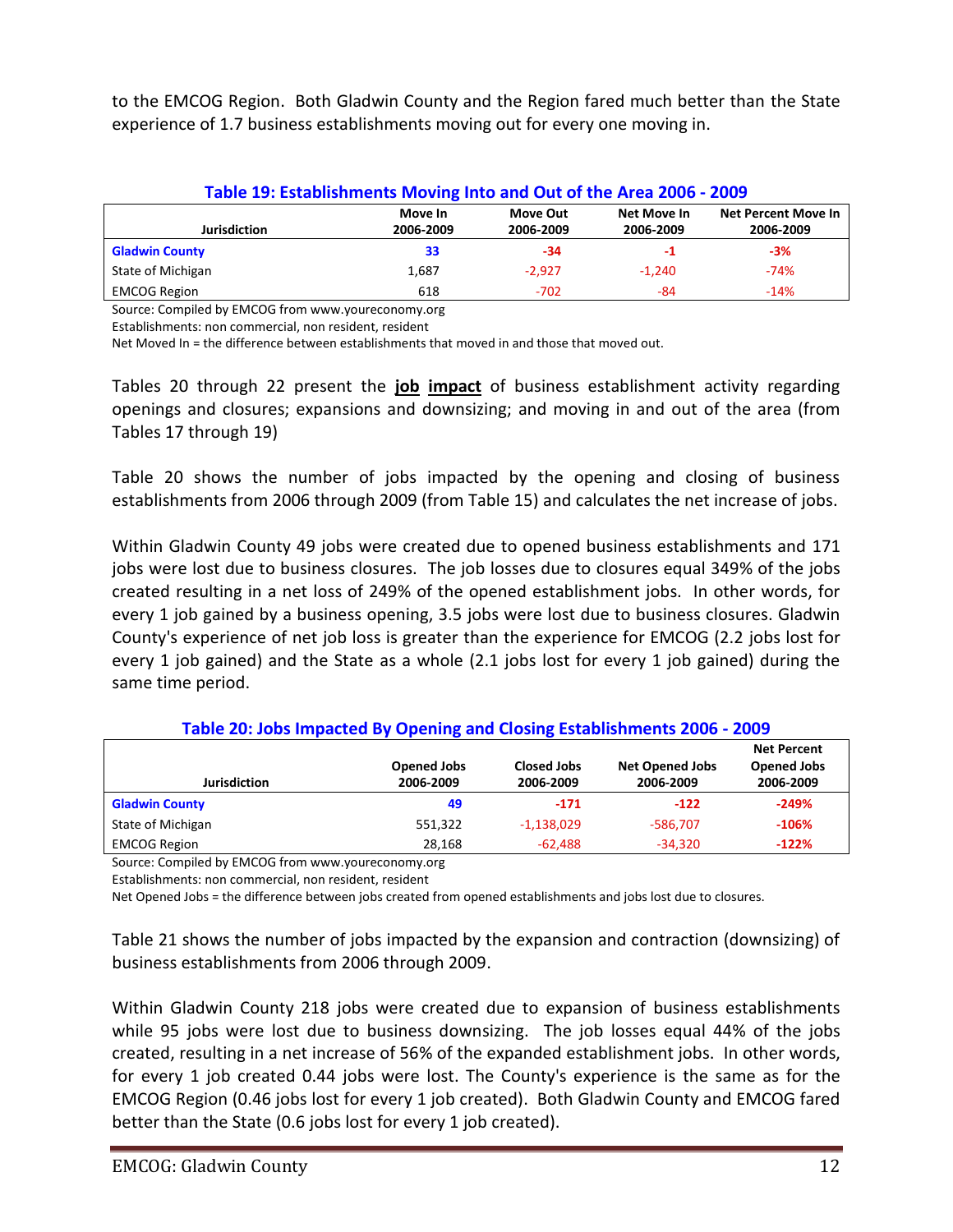#### **Table 21: Job Impact of Establishment Expansions and Contractions (downsizing) 2006 - 2009**

|                       |                      |                             | <b>Net</b>           |                                  |
|-----------------------|----------------------|-----------------------------|----------------------|----------------------------------|
|                       | <b>Expanded Jobs</b> | Contracted (downsized) Jobs | <b>Expanded Jobs</b> | <b>Net Percent Expanded Jobs</b> |
| <b>Jurisdiction</b>   | 2006-2009            | 2006-2009                   | 2006-2009            | 2006-2009                        |
| <b>Gladwin County</b> | 218                  | -95                         | 123                  | 56%                              |
| State of Michigan     | 437.688              | $-246.613$                  | 191.075              | 44%                              |
| <b>EMCOG Region</b>   | 22,383               | $-10.196$                   | 12.187               | 54%                              |

Source: Compiled by EMCOG from www.youreconomy.org

Establishments: non commercial, non resident, resident

Net Expanded Jobs = the difference between jobs impacted by expansion and downsizing of establishments

Table 22 shows the impact that the number of establishments either moving in or out of the County had on jobs during 2006 – 2009.

Within Gladwin County 148 jobs were created by business establishments moving in. At the same time 89 jobs were lost by businesses moving out. In other words, for every 1 job created due to a business moving in to the County, 0.6 jobs were lost due to a businesses moving out. The County's experience of net job **gain** is higher than both EMCOG and the State which both experienced about 1 job **lost** for every 1 job created during the same time period.

#### **Table 22: Jobs Impacted By Establishments Moving In and Out of the Region 2006 - 2009**

|                       |              |               |                  | <b>Net Percent</b> |
|-----------------------|--------------|---------------|------------------|--------------------|
|                       | Move In Jobs | Move Out Jobs | Net Move In Jobs | Move In Jobs       |
| Jurisdiction          | 2006-2009    | 2006-2009     | 2006-2009        | 2006-2009          |
| <b>Gladwin County</b> | 148          | -89           | 59               | 40%                |
| State of Michigan     | 26,734       | $-26.727$     |                  | 0%                 |
| <b>EMCOG Region</b>   | 2,806        | $-3,063$      | $-257$           | -9%                |

Source: Compiled by EMCOG from www.youreconomy.org

Establishments: non commercial, non resident, resident

Net Move In Jobs = the difference between jobs from business moving in and out of the region.

The next set of tables shows employment forecasts for the following occupational categories:

Table 23: Manufacturing Table 24: Other Basic (farm, forestry/fish/agriculture and mining) Table 25: Retail Table 26: Wholesale Table 27: Other (utilities, construction, transport, warehouse, information, finance, insurance, real estate, government) Table 28: Services Table 29: Total for All Categories

The forecasts are for the thirty-year period 2010 to 2040. Each Table shows growth rates by type of occupation. Employment within Gladwin County is forecast to increase by 9.1% within the 30 year period 2010–2040 compared to a 10.7% increase within the EMCOG Region and a 13.6% increase Statewide. The single occupational sector forecast of growth in Gladwin County from 2010 to 2020 is "Services" at 7.3% and additional growth of 1.2% from 2020 to 2040. All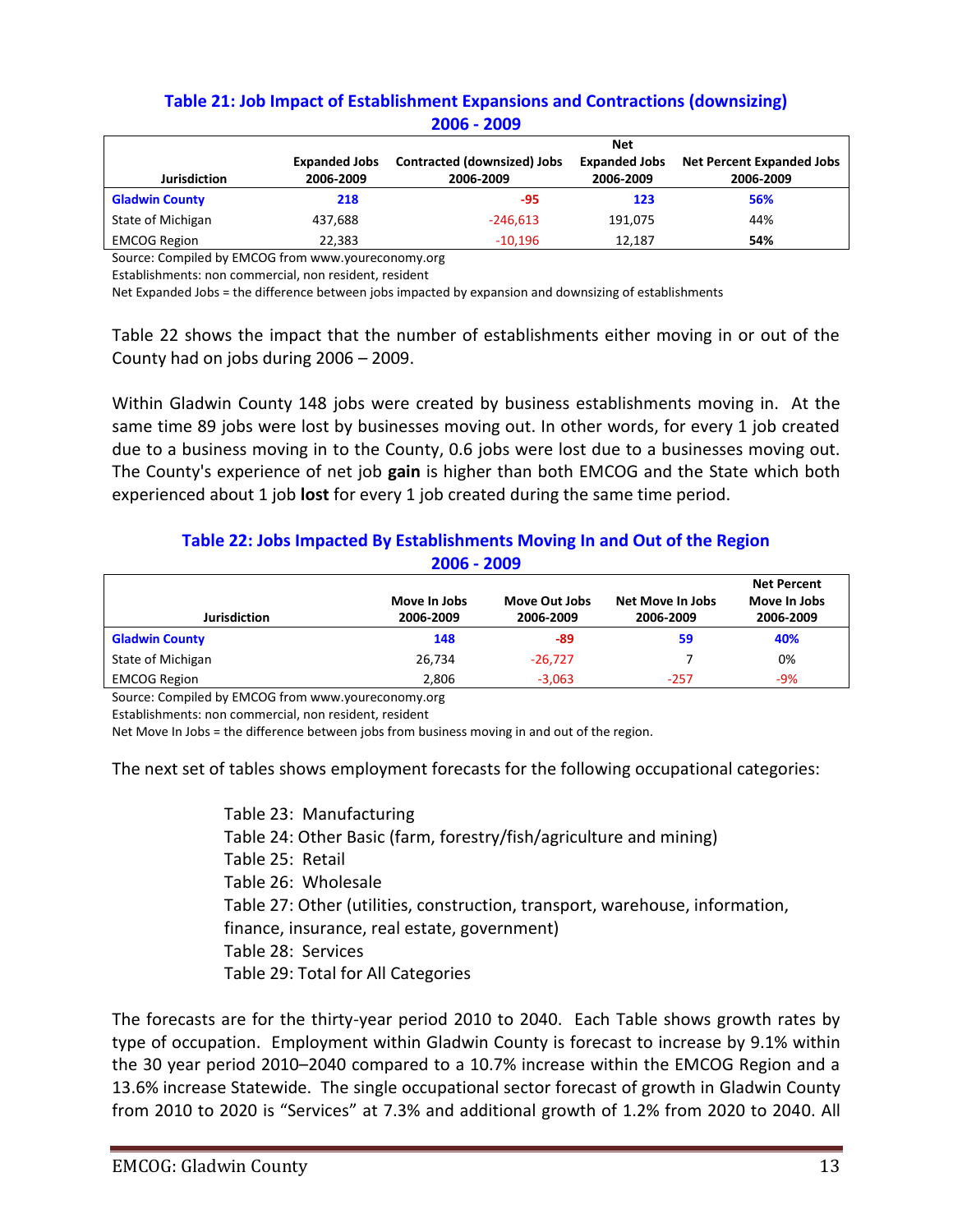other occupational sectors are forecast to decrease in employment in Gladwin County by 2040. There are two occupational sectors that are forecast for growth in Gladwin County from 2010 to 2020 and also 2020 to 2040": Other at 7.2% (2020) and another 7.7% (2040) and "Services" at 13.8% (2020) and another 4.6% (2040). All other occupational sectors are forecast to decrease in employment in Gladwin County from 2010 to 2040.

| <b>Jurisdiction</b>   | 2010    | 2020    | 2040    | <b>Percent</b><br><b>Change</b><br>2010-2020 | <b>Percent</b><br><b>Change</b><br>2020-2040 |
|-----------------------|---------|---------|---------|----------------------------------------------|----------------------------------------------|
| Michigan              | 503,751 | 499,375 | 450,679 | $-0.9%$                                      | $-9.8%$                                      |
| <b>EMCOG Region</b>   | 33,223  | 32,310  | 28,946  | $-2.7%$                                      | $-10.4%$                                     |
| <b>Gladwin County</b> | 478     | 452     | 416     | $-5.4%$                                      | $-8.1%$                                      |

#### **Table 23: Occupational Employment Forecasts 2010 - 2040 MANUFACTURING**

Source: Compiled by EMCOG from MDOT Planning; MDOT Source: Institute for Research, Employment and the Economy, University of Michigan, 2013

#### **Table 24: Occupational Employment Forecasts 2010 - 2040 OTHER BASIC**

|                       |        |        |        | <b>Percent</b><br><b>Change</b> | <b>Percent</b><br><b>Change</b> |
|-----------------------|--------|--------|--------|---------------------------------|---------------------------------|
| <b>Jurisdiction</b>   | 2010   | 2020   | 2040   | 2010-2020                       | 2020-2040                       |
| Michigan              | 97,511 | 90.828 | 82.498 | $-6.9%$                         | $-9.2%$                         |
| <b>EMCOG Region</b>   | 15,963 | 14.698 | 13,137 | $-7.9%$                         | $-10.6%$                        |
| <b>Gladwin County</b> | 595    | 552    | 478    | $-7.2%$                         | $-13.4%$                        |

Source: Compiled by EMCOG from MDOT Planning; MDOT Source: Institute for Research, Employment and the Economy, University of Michigan, 2013

#### **Table 25: Occupational Employment Forecasts 2010 - 2040 RETAIL**

| -------               |         |         |         |                                              |                                              |  |
|-----------------------|---------|---------|---------|----------------------------------------------|----------------------------------------------|--|
| <b>Jurisdiction</b>   | 2010    | 2020    | 2040    | <b>Percent</b><br><b>Change</b><br>2010-2020 | <b>Percent</b><br><b>Change</b><br>2020-2040 |  |
|                       |         |         |         |                                              |                                              |  |
| Michigan              | 541,315 | 511,317 | 495,708 | $-5.5%$                                      | $-3.1%$                                      |  |
| <b>EMCOG Region</b>   | 44,768  | 42.029  | 40.202  | $-6.1%$                                      | $-4.3%$                                      |  |
| <b>Gladwin County</b> | 943     | 898     | 863     | $-4.7%$                                      | $-3.9%$                                      |  |
|                       |         |         |         |                                              |                                              |  |

Source: Compiled by EMCOG from MDOT Planning; MDOT Source: Institute for Research, Employment and the Economy, University of Michigan, 2013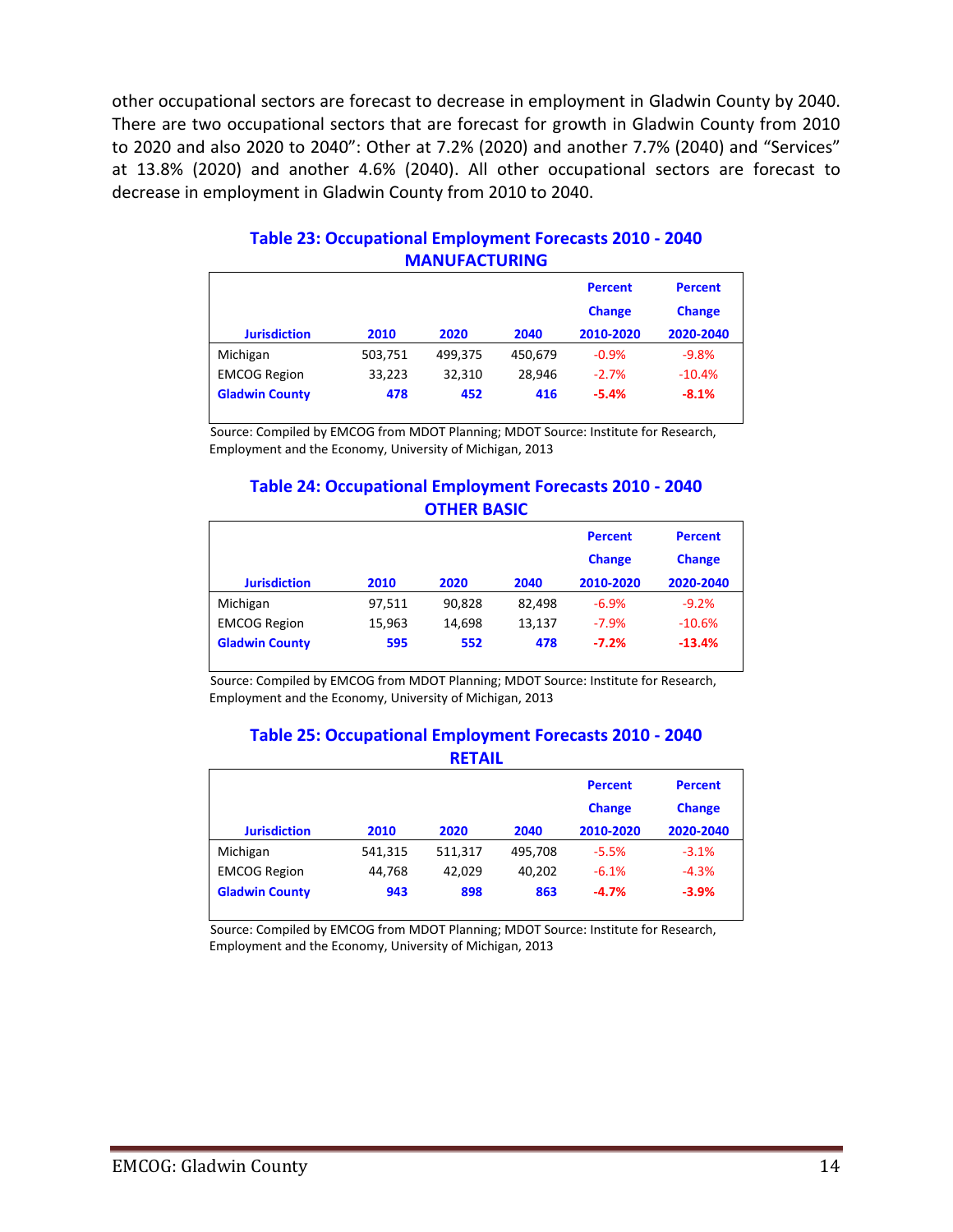|                       |         |         |         | <b>Percent</b><br><b>Change</b> | <b>Percent</b><br><b>Change</b> |
|-----------------------|---------|---------|---------|---------------------------------|---------------------------------|
| <b>Jurisdiction</b>   | 2010    | 2020    | 2040    | 2010-2020                       | 2020-2040                       |
| Michigan              | 166,559 | 162,998 | 154,786 | $-2.1%$                         | $-5.0%$                         |
| <b>EMCOG Region</b>   | 8,607   | 8,169   | 7.638   | $-5.1%$                         | $-6.5%$                         |
| <b>Gladwin County</b> | 95      | 91      | 87      | $-4.2%$                         | $-4.4%$                         |

#### **Table 26: Occupational Employment Forecasts 2010 - 2040 WHOLESALE**

Source: Compiled by EMCOG from MDOT Planning; MDOT Source: Institute for Research, Employment and the Economy, University of Michigan, 2013

#### **Table 27: Occupational Employment Forecasts 2010 - 2040 OTHER**

|                       |           |           |           | <b>Percent</b><br><b>Change</b> | <b>Percent</b><br><b>Change</b> |
|-----------------------|-----------|-----------|-----------|---------------------------------|---------------------------------|
| <b>Jurisdiction</b>   | 2010      | 2020      | 2040      | 2010-2020                       | 2020-2040                       |
| Michigan              | 1,536,596 | 1,623,614 | 1,697,672 | 5.7%                            | 4.6%                            |
| <b>EMCOG Region</b>   | 109.826   | 114,316   | 119.908   | 4.1%                            | 4.9%                            |
| <b>Gladwin County</b> | 1,888     | 2.024     | 2,181     | 7.2%                            | 7.7%                            |

Source: Compiled by EMCOG from MDOT Planning; MDOT Source: Institute for Research, Employment and the Economy, University of Michigan, 2013

#### **Table 28: Occupational Employment Forecasts 2010 - 2040 SERVICES**

| <b>Jurisdiction</b>   | 2010      | 2020      | 2040      | <b>Percent</b><br><b>Change</b><br>2010-2020 | <b>Percent</b><br><b>Change</b><br>2020-2040 |
|-----------------------|-----------|-----------|-----------|----------------------------------------------|----------------------------------------------|
| Michigan              | 2,194,496 | 2.496.969 | 2,842,633 | 13.8%                                        | 4.6%                                         |
| <b>EMCOG Region</b>   | 141,039   | 158,728   | 181,560   | 12.5%                                        | 14.4%                                        |
| <b>Gladwin County</b> | 2,077     | 2,325     | 2,606     | 12.0%                                        | 12.1%                                        |

Source: Compiled by EMCOG from MDOT Planning; MDOT Source: Institute for Research, Employment and the Economy, University of Michigan, 2013

#### **Table 29: Occupational Employment Forecasts 2010 - 2040 ALL OCCUPATIONS**

|                       |           |           |           | <b>Percent</b> | <b>Percent</b> |
|-----------------------|-----------|-----------|-----------|----------------|----------------|
|                       |           |           |           | <b>Change</b>  | <b>Change</b>  |
| <b>Jurisdiction</b>   | 2010      | 2020      | 2040      | 2010-2020      | 2020-2040      |
| Michigan              | 5,040,226 | 5,385,100 | 5,723,975 | 6.8%           | 6.3%           |
| <b>EMCOG Region</b>   | 353,426   | 370.250   | 391,390   | 4.8%           | 5.7%           |
| <b>Gladwin County</b> | 6.076     | 6,343     | 6,630     | 4.4%           | 4.5%           |

 Source: Compiled by EMCOG from MDOT Planning; MDOT Source: Institute for Research, Employment and the Economy, University of Michigan, 2013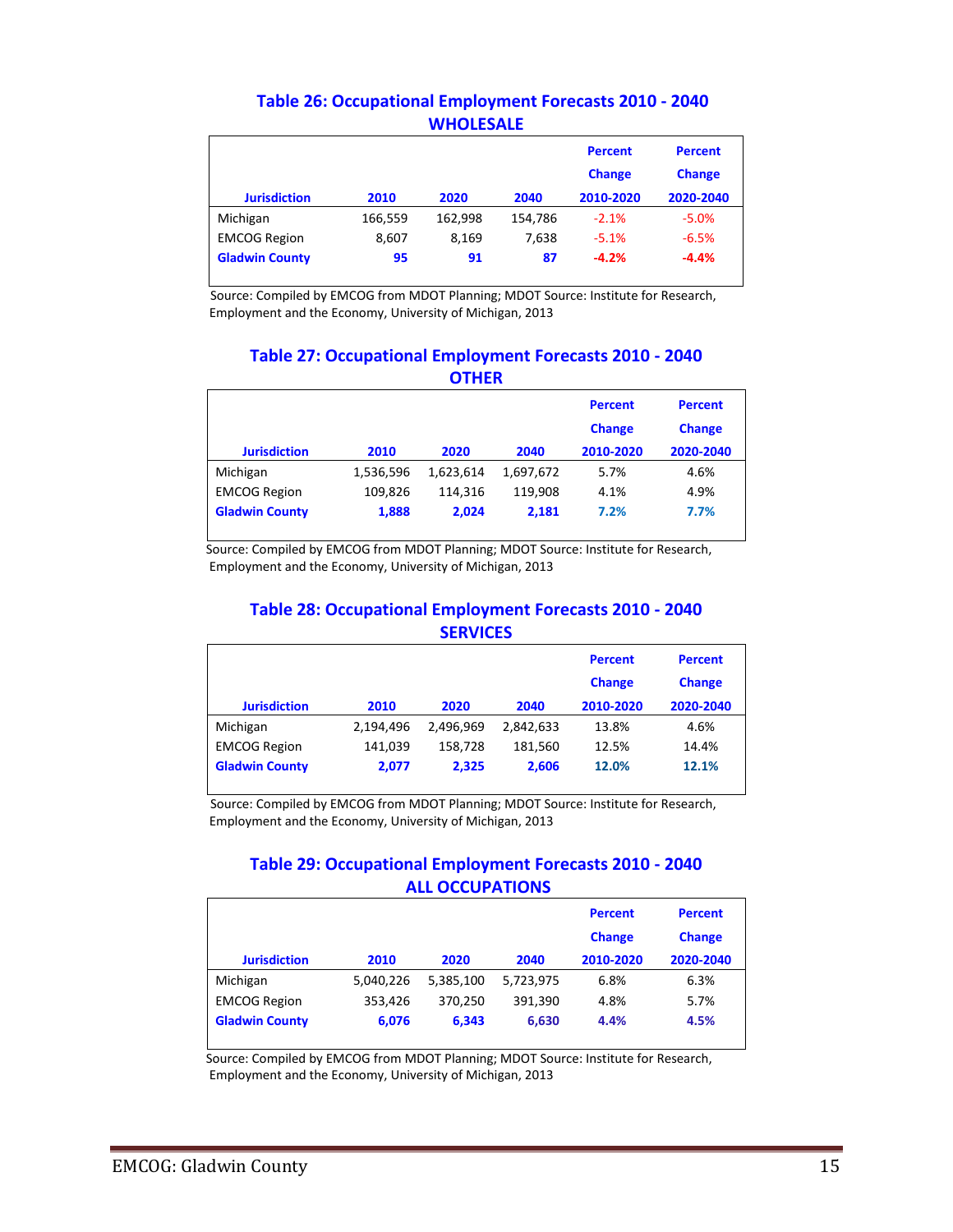#### **INCOME, POVERTY AND EDUCATION**

Per capita personal income (PCPI) is widely used as an indicator of the economic well being of residents in an area. Changes in PCPI provide a statistical measurement of an area's wealth and sustainability compared to regional or national benchmarks. PCPI is measured by totaling all income sources, wages and salaries, asset income and transfer payments and dividing that total by the total population.

Table 30 presents the National, State and Gladwin County PCPI for December of 2011. The State and County is compared to the National PCPI of \$41,560. The PCPI for Gladwin County and the State of Michigan are both below the National average.

| <b>Table 30: Per Capita Personal Income</b> |             |             |  |  |  |  |
|---------------------------------------------|-------------|-------------|--|--|--|--|
|                                             | and         |             |  |  |  |  |
| <b>Percent of National Average</b>          |             |             |  |  |  |  |
| <b>Percent of National</b><br>December 2011 |             |             |  |  |  |  |
| Area                                        | <b>PCPI</b> | <b>PCPI</b> |  |  |  |  |
| National                                    | 41,560      |             |  |  |  |  |
| <b>Gladwin County</b>                       | 26,853      | 65.0%       |  |  |  |  |
| State                                       | 34,691      | 87.3%       |  |  |  |  |
|                                             |             |             |  |  |  |  |

Source: Compiled by EMCOG from STATS America, December, 2013

Poverty is another strong indicator of the economic health and sustainability of the population of an area. Table 31 shows the level of poverty within Gladwin County for the years 2000 and 2011 as compared to the EMCOG Region, the State and the Nation.

As a point of reference when reviewing Table 31, the 2012 preliminary U. S. Census poverty thresholds for annual income within the 48 contiguous states based on the size of the family unit are as follows:

| Size of Family Unit               | Annual Income |
|-----------------------------------|---------------|
| One person (unrelated individual) | \$11,722      |
| Under 65 Years                    | 11,945        |
| 65 Years and Over                 | 11,011        |
| Two People                        | 14,960        |
| Householder Under 65 Years        | 15,452        |
| Householder 65 Years and Over     | 13,891        |
| Three People                      | 18,287        |
| Four People                       | 23,497        |
| Five People                       | 27,815        |
| Six People                        | 31,485        |
| Seven People                      | 35,811        |
| Eight People                      | 39,872        |
|                                   |               |
|                                   |               |

Source: www/census.gov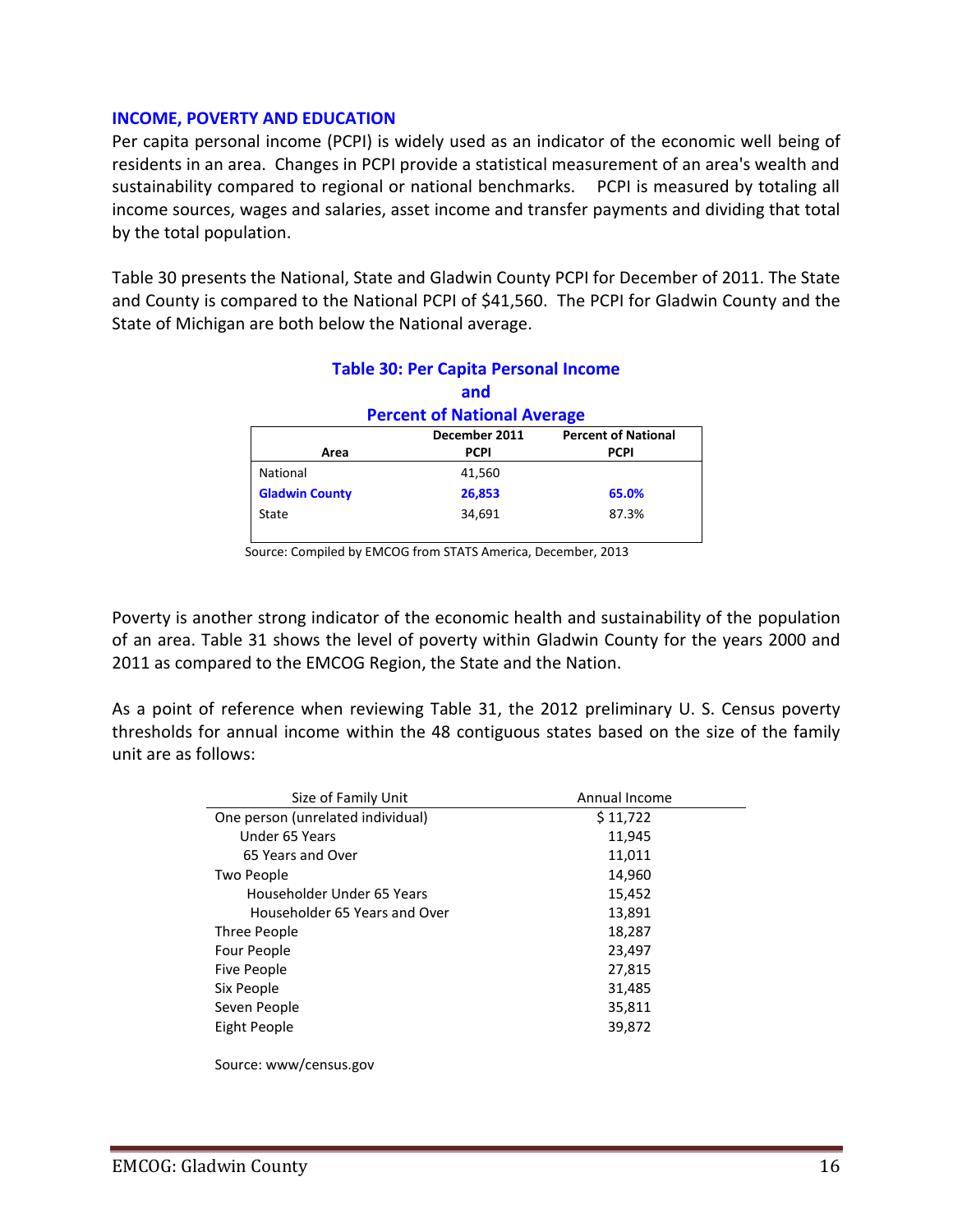As shown below, the National percentage of the population at the poverty level has increased by 2.8 percentage points since 2000 compared to 8.3 percentage points in Gladwin County and 6.5 percentage points for the Region. The actual number of people within Gladwin County at the poverty level may not have grown by as much as is indicated in Table 31 because the County population also declined by -1.3% during the same time frame (see Table 2) Neither the Nation, the State of Michigan, the EMCOG Region nor Gladwin County has experienced a reduction in the poverty rate since the 2000 Census. The number of people in poverty is the equivalent of 1 out of every 4.5 persons in Gladwin County.

|                       | <u> Table 51. Percent of Population At Poverty Level 2000 – 2011</u> |            |                            |  |  |  |  |
|-----------------------|----------------------------------------------------------------------|------------|----------------------------|--|--|--|--|
|                       | 2000                                                                 | 2011       | 2011 Ratio of              |  |  |  |  |
|                       | Percent of                                                           | Percent of | Persons in                 |  |  |  |  |
| Area                  | Population                                                           | Population | <b>Poverty</b>             |  |  |  |  |
| <b>Gladwin County</b> | 13.8%                                                                | 22.1%      | 1 Out of Every 4.5 Persons |  |  |  |  |
| National              | 12.2%                                                                | 15.0%      | 1 Out of Every 6.7 Persons |  |  |  |  |
| Michigan              | 11.3%                                                                | 17.5%      | 1 Out of Every 5.7 Persons |  |  |  |  |
| <b>EMCOG Region</b>   | 12.3%                                                                | 18.8%      | 1 Out of Every 5.3 Persons |  |  |  |  |

#### **Table 31: Percent of Population At Poverty Level 2000 – 2011**

Source: Compiled by EMCOG from U. S. Census Bureau American FactFinder

Another indicator of the economic viability of an area is the educational attainment of the population living there. Table 32 presents a comparison of Gladwin County's educational attainment for 2000 and 2011 by identifying the percent of the population age 25 and older that does not have a high school diploma and the percent of the same population that has a degree (high school diploma or higher).

For Gladwin County, as well as the EMCOG Region and the State, the numbers have been going in a positive direction for the past ten years. The portion of population without a high school diploma has decreased while the educational attainment at all levels has increased.

|                       | Table 32: Education Attainment of Population 25 and Older 2000 - 2011 |                |                     |                |                  |                  |  |
|-----------------------|-----------------------------------------------------------------------|----------------|---------------------|----------------|------------------|------------------|--|
|                       |                                                                       | 2011           |                     |                |                  |                  |  |
|                       | 2000                                                                  | Percent        |                     | 2011           | 2000             | 2011             |  |
|                       | Percent                                                               | Without        | 2000                | Percent        | Percent          | Percent          |  |
|                       | Without                                                               | High           | <b>Percent With</b> | With           | with             | with             |  |
|                       | <b>High School</b>                                                    | <b>School</b>  | <b>Diploma</b>      | <b>Diploma</b> | <b>Bachelors</b> | <b>Bachelors</b> |  |
| Area                  | <b>Diploma</b>                                                        | <b>Diploma</b> | Or Higher           | or Higher      | or Higher        | or Higher        |  |
|                       |                                                                       |                |                     |                |                  |                  |  |
| <b>Gladwin County</b> | 21.7%                                                                 | 14.8%          | 78.3%               | 85.2%          | 9.2%             | 11.3%            |  |
| Michigan              | 16.6%                                                                 | 11.6%          | 83.4%               | 88.4%          | 21.8%            | 25.3%            |  |
| <b>EMCOG</b>          | 18.3%                                                                 | 13.1%          | 81.7%               | 86.9%          | 15.2%            | 17.7%            |  |

**Table 32: Education Attainment of Population 25 and Older 2000 - 2011**

Source: Compiled by EMCOG from Factfinder.census.gov

#### **TAXABLE VALUES AND HOUSING**

The economic health of a community is, in many ways, tied to the health of its tax base. Without a healthy tax base essential services are difficult to deliver and the quality of life amenities that keep residents and businesses and attract new, become threatened. Without a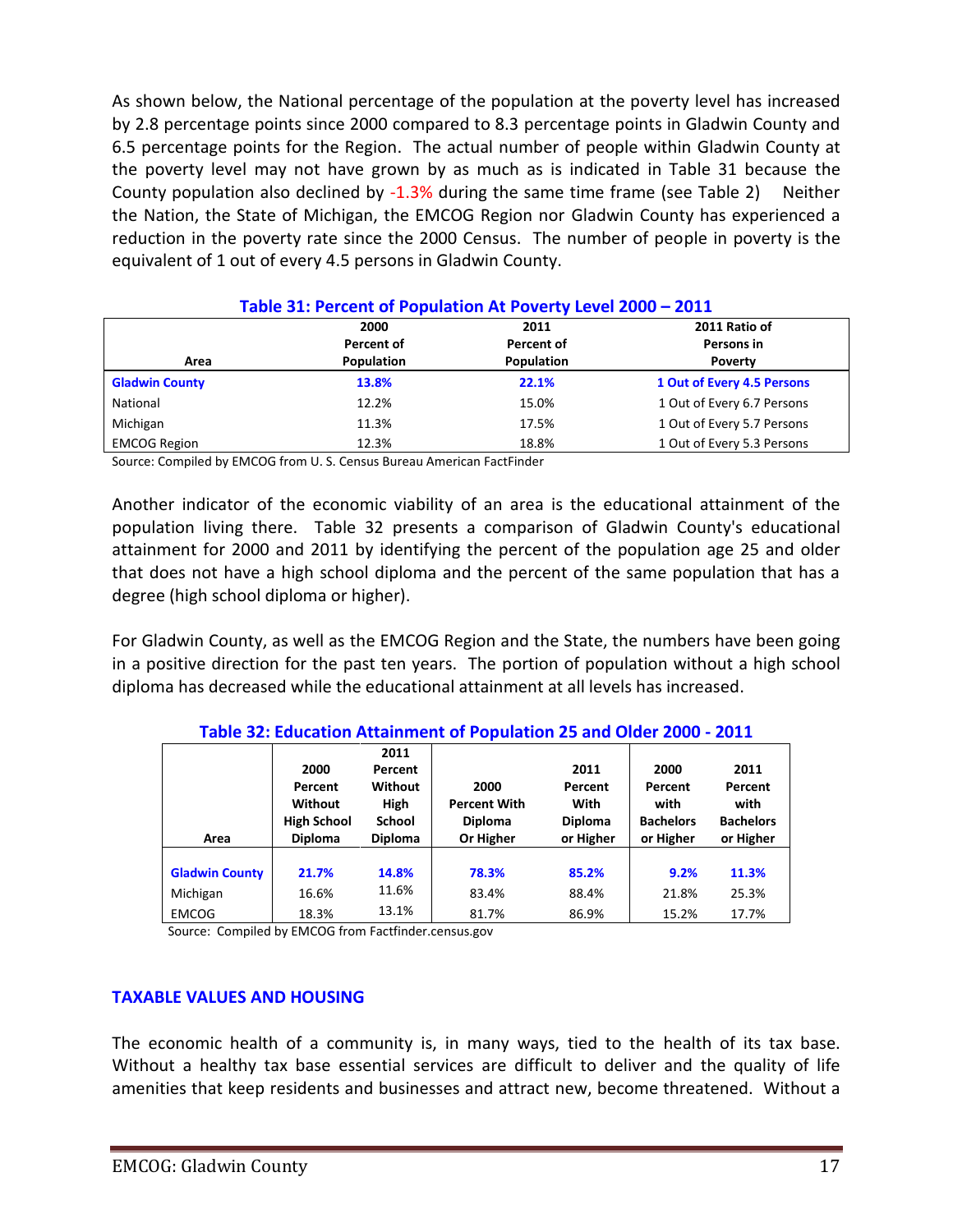sustainable tax base, bonds and tax initiatives for everything from public safety, education, local roads to water and sewer, are also be at risk.

Table 33 presents a comparison of taxable values for Gladwin County, the EMCOG Region, and Michigan for the years 2000, 2005 and 2011. During the period 2000–2005 Gladwin County's taxable value increase of just over 39% was greater than the increase for both the EMCOG Region and the State as a whole. As is shown in Table 33 the Gladwin County rate of growth in tax valuation was significantly higher in recent years (2005-2011) compared to Michigan's rate of growth of less than 1%, indicating more stability in the County. However this overall 6 year increase includes a decrease in taxable values from 2010 (\$944.9 million) to 2011 (\$937.6 million), impacting the ability to balance budgets with property tax revenue.

| Table 33: Property Tax Valuation 2000 - 2011 |                  |                  |             |                  |             |  |  |
|----------------------------------------------|------------------|------------------|-------------|------------------|-------------|--|--|
|                                              | 2000             | 2005             |             | 2011             |             |  |  |
|                                              | Taxable          | <b>Taxable</b>   | Percent     | <b>Taxable</b>   | Percent     |  |  |
|                                              | <b>Valuation</b> | <b>Valuation</b> | Change      | <b>Valuation</b> | Change      |  |  |
| <b>Jurisdiction</b>                          | (million's)      | (million's)      | 2000 - 2005 | (million's)      | 2005 - 2011 |  |  |
| <b>Gladwin County</b>                        | 579.8            | 807.0            | 39.2%       | 937.6            | 16.2%       |  |  |
| State                                        | 240,647.5        | 321,653.1        | 33.7%       | 323,615.6        | 0.6%        |  |  |
| <b>EMCOG Region</b>                          | 17,393.6         | 22,078.3         | 26.9%       | 24,285.3         | 10.0%       |  |  |

Source: Compiled by EMCOG from 2000, 2005, and 2011 Ad Valorem Property Tax Report, Michigan Department of Treasury

Table 34 presents a comparison of the average tax rates levied for Gladwin County, the EMCOG Region and for Michigan for the years 2000, 2005 and 2011. The tax rates are a calculation that represents an overall average millage rate based on total taxable values and total taxes levied. Tax millage rates are based on \$1.00 per \$1,000 of assessed valuation.

During the years 2000–2005 the County's overall millage rate decreased by -6.3% compared to a smaller decrease of -1.7% in EMCOG and an increase of 1.4% for the State. During the next six years (2005–2011) the millage rate for the County increased by 1.7%, while the tax millage rates for both the EMCOG Region and the State had modest increases of 0.2% and 0.3% respectively.

| Table 34: Property Tax Rates 2000 - 2011 |          |                 |             |                 |             |  |
|------------------------------------------|----------|-----------------|-------------|-----------------|-------------|--|
|                                          | 2000     | 2005            | Percent     | 2011            | Percent     |  |
|                                          | Average  | Average         | Change      | Average         | Change      |  |
| <b>Jurisdiction</b>                      | Tax Rate | <b>Tax Rate</b> | 2000 - 2005 | <b>Tax Rate</b> | 2005 - 2011 |  |
| <b>Gladwin County</b>                    | 34.67    | 32.47           | $-6.3%$     | 33.03           | 1.7%        |  |
| State                                    | 39.32    | 39.88           | 1.4%        | 40.00           | 0.3%        |  |
| <b>EMCOG Region</b>                      | 35.58    | 34.99           | $-1.7%$     | 35.05           | 0.2%        |  |

Source: Compiled by EMCOG from 2000, 2005, and 2011 Ad Valorem Property Tax Report, Michigan Department of Treasury Average Tax Rate: calculation based on total taxes levied and total taxable valuation

Another indicator of the economic health of an area is the status of the growth of the housing stock and vacancy rates. Table 35 shows the 2000 and 2011 housing units and the rate of growth in housing units since the 2000 Census for Gladwin County, the EMCOG Region, and the State. During this eleven-year time frame Gladwin County experienced a 5.3% increase in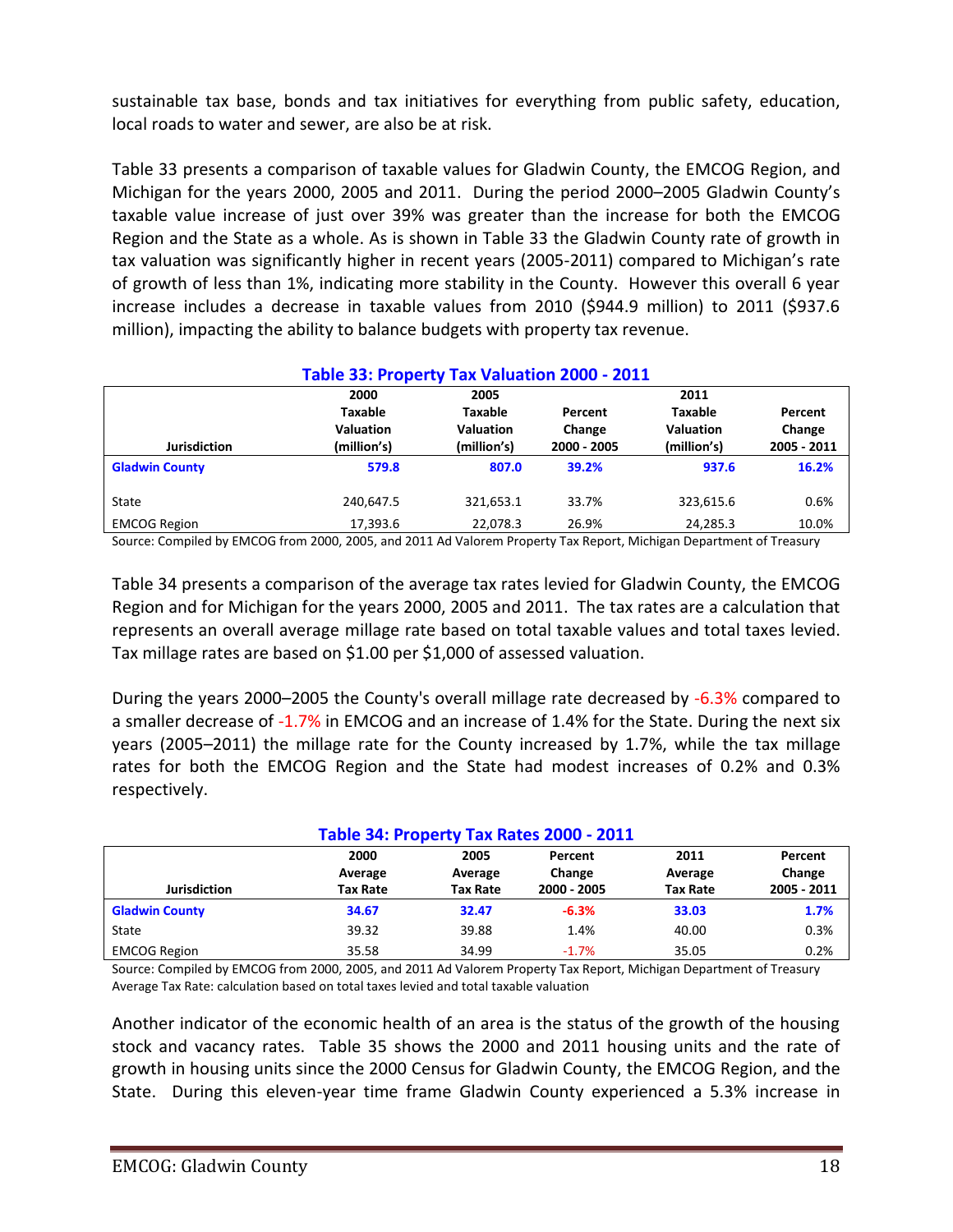housing units, higher than the EMCOG Region as a whole (4.7%) but less than the statewide increase of 7.0%

| <b>Table 35: Housing Units 2000 - 2011</b> |                                    |                                    |                                      |  |  |  |
|--------------------------------------------|------------------------------------|------------------------------------|--------------------------------------|--|--|--|
| <b>Jurisdiction</b>                        | 2000 Total<br><b>Housing Units</b> | 2011 Total<br><b>Housing Units</b> | <b>Percent Change</b><br>2000 - 2011 |  |  |  |
| <b>Gladwin County</b>                      | 16,828                             | 17.712                             | 5.3%                                 |  |  |  |
| State                                      | 4,234,279                          | 4,532,215                          | 7.0%                                 |  |  |  |
| <b>EMCOG Region</b>                        | 345.374                            | 396.223                            | 4.7%                                 |  |  |  |

Source: Compiled by EMCOG from U.S. Census Stats America 2007-2011 Estimates.

While Gladwin County experienced gains in housing units during the past 11 years, the vacancy rate data in Table 36 provides further information: the number of vacant housing units in 2000 and 2011 and the percent those vacant units are of the total housing for the same time period.

> Note: the vacancy rates are based on U. S. Census data. The Census determines a housing unit as vacant *if no one is living in it at the time of the interview, unless its occupants are only temporarily absent. A vacant unit may be one which is entirely occupied by persons who have a usual residence elsewhere* [\(www.census.gov\)](http://www.census.gov/). Based on this definition, second homes are counted as vacant.

As shown below (Table 36), the increase in housing in Gladwin County (5.3% from Table 35) is higher than the increase in the vacancy rate (1.1 percentage points) for the County. The overall vacancy rate for Gladwin County has decreased slightly from 37.2% in 2000 to 36.1%in 2011.

| Table 36: Housing Vacancies 2000 - 2011 |                                     |                 |                                     |                 |                                                 |  |
|-----------------------------------------|-------------------------------------|-----------------|-------------------------------------|-----------------|-------------------------------------------------|--|
|                                         |                                     | 2000            |                                     | 2011            | <b>Change In Housing</b><br><b>Vacancy Rate</b> |  |
| <b>Jurisdiction</b>                     | 2000 Vacant<br><b>Housing Units</b> | Vacancy<br>Rate | 2011 Vacant<br><b>Housing Units</b> | Vacancy<br>Rate | <b>Percentage Points</b><br>2000 - 2011         |  |
| <b>Gladwin County</b>                   | 6.267                               | 37.2%           | 6,386                               | 36.1%           | 1.1                                             |  |
| State                                   | 448,618                             | 10.6%           | 707.033                             | 15.6%           | 5.0                                             |  |
| <b>EMCOG Region</b>                     | 70,702                              | 18.7%           | 88,348                              | 22.3%           | 3.6                                             |  |

Source: Compiled by EMCOG from U.S. Census Stats America 2007-2011 Estimates.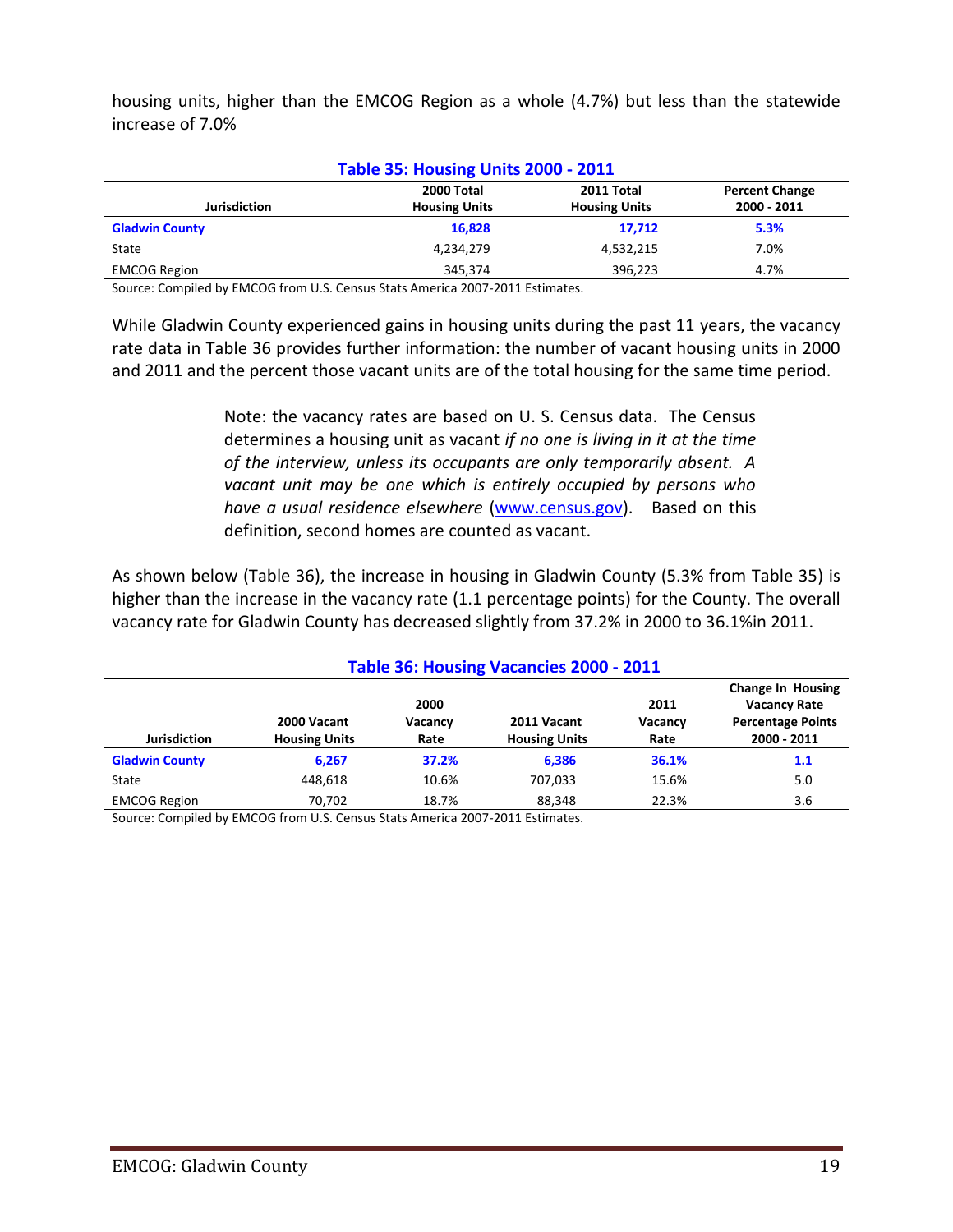#### **SUMMARY OF DATA FOR GLADWIN COUNTY**

The following is a list of highlights of findings of the economic data for Gladwin County:

#### **POPULATION TRENDS**

- Gladwin County lost just over 1% of its population since 2000 (Table 2).
- Gladwin County population is forecast to decline slightly through 2040 at a very modest rate of -0.30% per year (Table 3).
- In spite of the continuing projection of population loss in Gladwin County, the population under the age of 65 will increase by 700 people by the year 2030 and a total of 1,500 by the year 2040 (Table 3)
- The rate of decline in population is forecast to be slower from 2020-2040 than 2010-2020 (Table 4).
- Gladwin County's population is getting older. The median age has increased from 33.1 in 1980 to 47.7 in 2010 (Table 5).
- The number of households is forecast to decrease from 2010 to 2040 but at a lessor rate than the decrease in population indicating a shift to smaller household size (Table 6).

#### **EMPLOYMENT, JOBS AND SALES**

- The 24-month (2011-2012) average unemployment rate for Gladwin County of 11.9% is higher than both the National rate of 8.1% and the EMCOG rate of 8.3%. (Table 7).
- Gladwin County's population is estimated to decrease by -10.6% in the daytime due to the net impact of workers commuting to jobs within and outside of the County (Table 8).
- Overall Gladwin County's Employment/Resident ratio is 0.69 meaning that workers are "exported" to other counties for jobs. (Table 9).
- Resident sector businesses (i.e., either stand alone businesses or businesses headquartered with the County or state) make up 92% of businesses within Gladwin County (Table 10).
- Approximately 93% of the resident sector businesses in Gladwin County are either self-employed (1 employee) or Stage 1 (2-9 employees) (Table 11).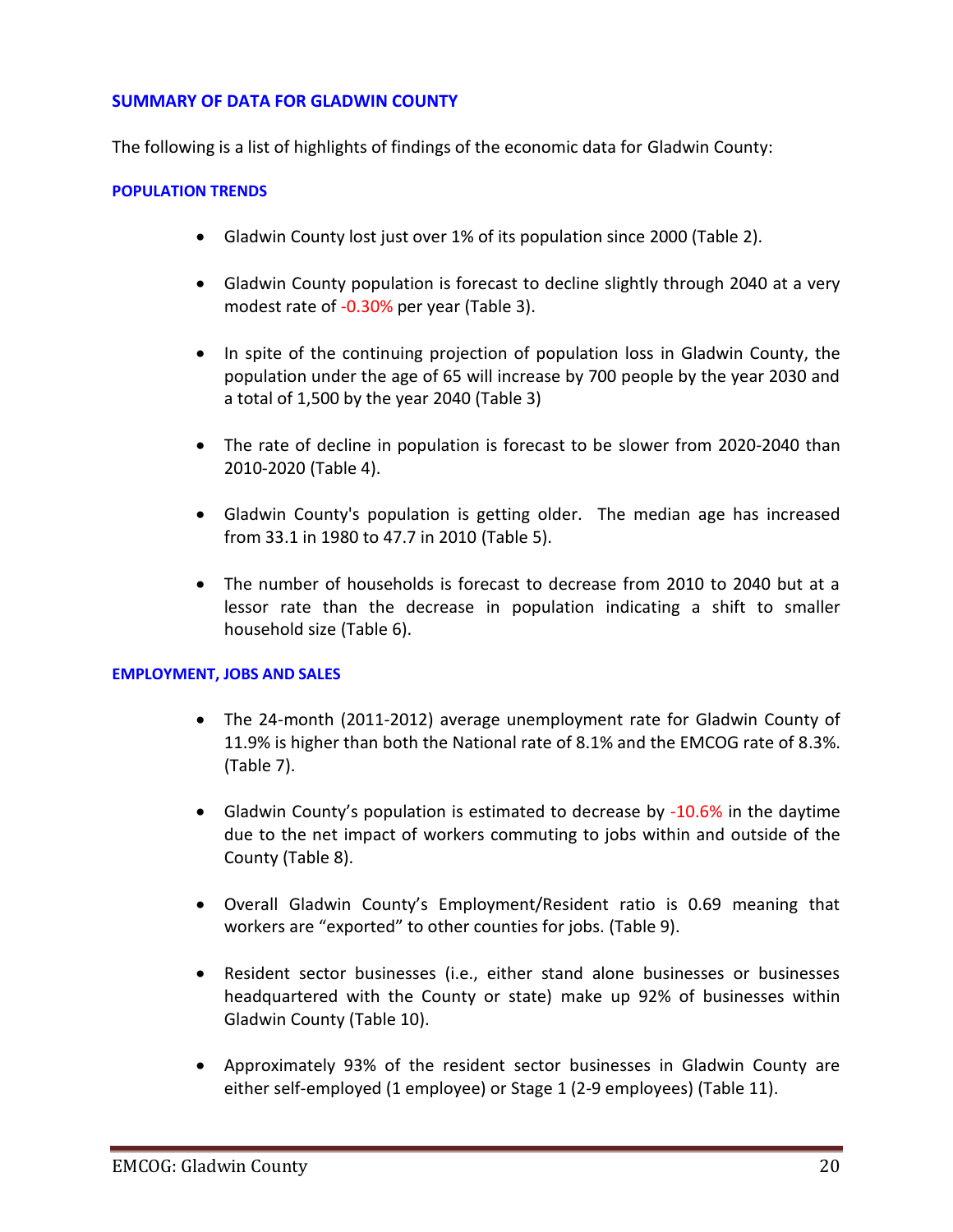- Stage 2 companies (10-99 employees) make up 6% of businesses in Gladwin County (Table 11).
- 79% of jobs in Gladwin County come from resident sector businesses; the least amount of jobs (3.3%) is from the non-resident sector (Table 12).
- Over 72% of resident sector jobs in Gladwin County are from either Stage 1 or Stage 2 businesses (Table 13).
- Resident businesses generate 89% of sales within Gladwin County (Table 14).
- The Self-Employed and Stage 1 businesses (2-9 employees) generate an impressive 40.5% of sales within Gladwin County (Table 15).
- Stage 2 businesses (10-99 employees) generate 39.8% of sales within Gladwin County (Table 15).
- During the four year period 2006–2009 the Self-Employed and Stage 1 businesses in Gladwin County experienced **growth in sales** of 4.8% and 3.6% respectively (Table 16).
- During the four year period 2006–2009 the Stage 2 and Stage 3 businesses in Gladwin County experienced a **reduction is sales** of -10.1% and -21.9% respectively (Table 16).
- From 2006 to 2009 the following business activity occurred in Gladwin County:
	- For every 1 business that opened, 0.8 businesses closed (Table 17).
	- For every 1 job created from businesses opening, 3.5 jobs were lost due to business closures (Table 20).
	- For every 1 business that expanded, 0.4 businesses downsized (Table 18).
	- For every 1 job created from business expansion, 0.4 jobs were lost due to business downsizing (Table 21).
	- For every 1 business that moved in to the County, 1.1 businesses moved out of the County (Table 19).
	- For every 1 job created from businesses moving in to the County, 0.6 jobs were lost due to businesses moving out of the County (Table 22).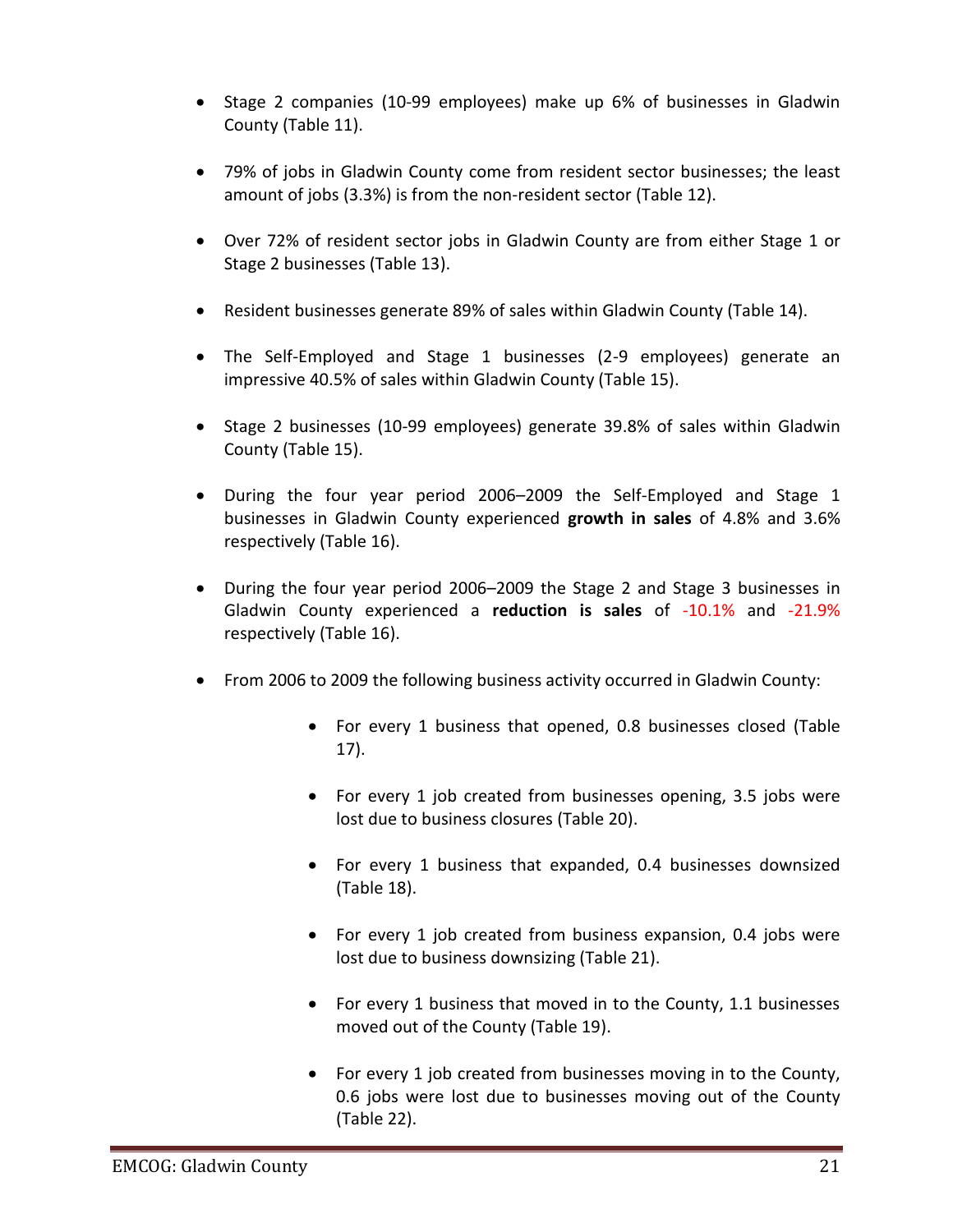- Gladwin County Employment Sector Forecasts: 2010-2040
	- The largest employee occupation sector is "Services" (Table 28).
	- The second largest employee occupation sector is "Other" [utilities, construction, transport, warehouse, information, finance, insurance, real estate, government] (Table 27).
	- The largest forecast increase in jobs (24.1%) is in "Services" (Table 28) followed by "Other" (14.9%) (Table 27).
	- "Manufacturing", "Other Basic" [Educational and Health Services], "Retail" and "Wholesale" sectors are forecast to lose jobs by 2040 (Tables 23,24, 25, and 26).
	- The employment sector numbers as a whole are forecast to grow from 2010–2040 (Table 29).

#### **INCOME, POVERTY AND EDUCATION**

- Gladwin County's 24-month 2011 PCPI is 63.2% of the National average. (Table 30).
- 22.1% of Gladwin County's population (2011) is at the poverty level, an increase of 8.3 percentage points since 2000 (Table 31).
- The portion of Gladwin County's population with a high school diploma has been increasing steadily since 2000 (Table 32).
- The portion of Gladwin County's population that has a college degree or higher has been increasing steadily since 2000 (Table 32)

#### **TAXABLE VALUES AND TAX RATES AND HOUSING**

- Taxable values in Gladwin County grew from 2000 to 2005 but have at a slower rate since 2005 (Table 33).
- Taxable values in Gladwin County grew at a significantly higher rate than the EMCOG Region and the State as a whole (Table 33).
- The overall tax levy rate for Gladwin County has decreased by 4.7% since 2000 (Table 34).